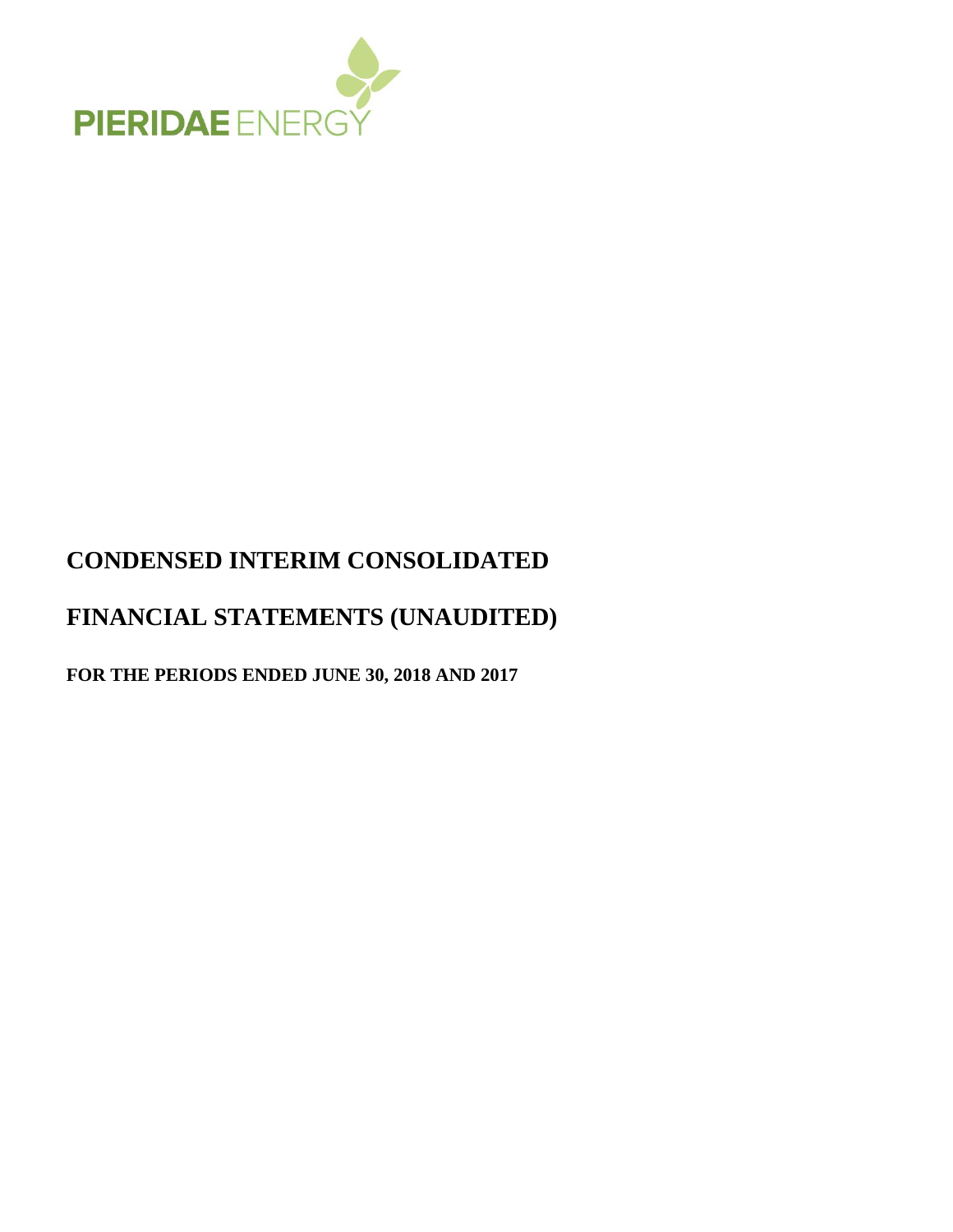

### UNAUDITED CONSOLIDATED STATEMENTS OF FINANCIAL POSITION

[Expressed in thousands Canadian dollars]

|                                                                                                  | As at<br>June 30, 2018 | As at<br>December 31, 2017 |
|--------------------------------------------------------------------------------------------------|------------------------|----------------------------|
|                                                                                                  | \$                     | $\mathbb{S}$               |
| <b>ASSETS</b>                                                                                    |                        |                            |
| Current                                                                                          |                        |                            |
| Cash and cash equivalents [note 4]                                                               | 14,650                 | 19,619                     |
| Cash and cash equivalents held for exploration purposes [note 4]<br>Accounts receivable [note 5] | 1,519                  | 1,619                      |
| Prepaid expenses                                                                                 | 881<br>583             | 1,092<br>122               |
| <b>Total current assets</b>                                                                      | 17,633                 | 22,452                     |
|                                                                                                  |                        |                            |
| Non-current                                                                                      |                        |                            |
| Restricted cash equivalents [note 4]                                                             | 1,130                  | 630                        |
| Security deposits [note 12]                                                                      | 600                    | 600                        |
| Interests in associates [note 6]                                                                 | 3,728                  | 3,734                      |
| Property, plant and equipment [note 7]                                                           | 4,264                  | 3,802                      |
| Exploration and evaluation assets [note 8]                                                       | 43,244                 | 42,827                     |
| <b>Total non-current assets</b>                                                                  | 52,966                 | 51,593                     |
|                                                                                                  | 70,599                 | 74,045                     |
| <b>LIABILITIES AND EQUITY</b>                                                                    |                        |                            |
| Current                                                                                          |                        |                            |
| Trade and other payables [note 9]                                                                | 2,655                  | 2,210                      |
| Current portion of deferred lease inducements                                                    | 19                     | 19                         |
| Current portion of bank borrowings                                                               | $\overline{7}$         | $\tau$                     |
| Partner advances for planned exploration work [note 10]                                          | 656                    | 679                        |
| Provision for contingent liability [note 12]                                                     | 528                    | 583                        |
| Current portion of the provision for site restoration [note 12]                                  | 685                    | 610                        |
| Flow-through shares premium [note 11]                                                            | 88                     | 104                        |
| Promissory notes                                                                                 |                        | 25                         |
| Deferred accounts payable [note 13]                                                              | 8,014                  | 7,836                      |
| <b>Total current liabilities</b>                                                                 | 12,652                 | 12,073                     |
| Non-current                                                                                      |                        |                            |
| Partners' share in security deposits [note 12]                                                   | 294                    | 294                        |
| Deferred lease inducements                                                                       | 169                    | 179                        |
| Bank borrowings                                                                                  | 3                      | 7                          |
| Provision for site restoration [note 12]                                                         | 2,157                  | 2,130                      |
| <b>Total non-current liabilities</b>                                                             | 2,623                  | 2.610                      |
| <b>Total liabilities</b>                                                                         | 15,275                 | 14,683                     |
| Equity                                                                                           |                        |                            |
| Share capital <i>[note 14]</i>                                                                   | 129,041                | 128,804                    |
| Contributed surplus                                                                              | 8,519                  | 6,715                      |
| Deficit                                                                                          | (83, 286)              | (77, 633)                  |
| Accumulated other comprenhensive income                                                          | 1,193                  | 1,583                      |
| Equity attributable to equity holders of the Company                                             | 55,467                 | 59,469                     |
| Non-controlling interests                                                                        | (143)                  | (107)                      |
| <b>Total shareholders' equity</b>                                                                | 55,324                 | 59.362                     |
|                                                                                                  | 70,599                 | 74,045                     |
| $C_{2}$ $(101)$                                                                                  |                        |                            |

Contingencies [note 12 and 18] Subsequent events [note 20]

See accompanying notes

On behalf of the Board of Directors,

(signed) Myron Tétreault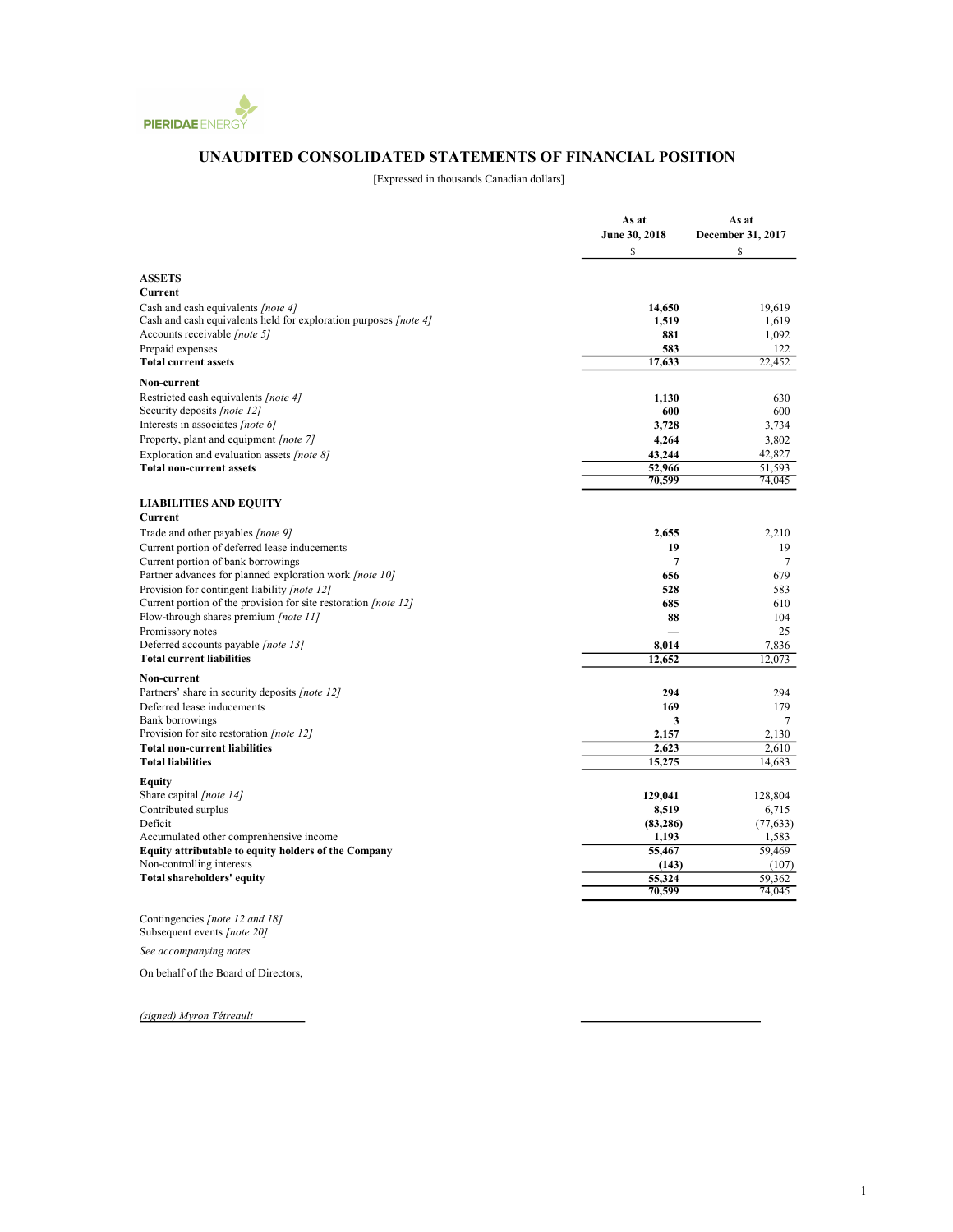

#### UNAUDITED CONSOLIDATED STATEMENTS OF LOSS AND COMPREHENSIVE LOSS

[Expressed in thousands Canadian dollars]

For the periods ended June 30

|                                                                                                | 2018       | 2017                     | 2018            | 2017       |
|------------------------------------------------------------------------------------------------|------------|--------------------------|-----------------|------------|
|                                                                                                | [3 months] | [3 months]               | [6 months]      | [6 months] |
|                                                                                                | S          | S                        | S               | S          |
| <b>Revenues</b>                                                                                |            |                          |                 |            |
| Project management                                                                             | 66         |                          | 82              |            |
|                                                                                                | 66         |                          | $\overline{82}$ |            |
| <b>Expenses</b>                                                                                |            |                          |                 |            |
| Administrative expenses                                                                        | 1,759      | 631                      | 3,441           | 824        |
| Operating expenses                                                                             | 1,575      | 48                       | 2,588           | 781        |
| Financial income and expenses                                                                  | (23)       | 391                      | (42)            | 772        |
| Loss on conversion right                                                                       |            | 1,232                    |                 | 1,950      |
| Foreign exchange gains                                                                         | (502)      | (761)                    | (206)           | (746)      |
| Share of net loss of associates [note 6]                                                       | 3          | 30                       | 6               | 60         |
|                                                                                                | 2,812      | 1,571                    | 5,787           | 3,641      |
| Loss before taxes                                                                              | (2,746)    | (1,571)                  | (5,705)         | (3,641)    |
| Current income tax expense                                                                     | 1          |                          | 1               |            |
| Deferred income tax recovery                                                                   | (17)       |                          | (17)            |            |
|                                                                                                | (16)       | $\overline{\phantom{0}}$ | (16)            |            |
| Net loss for the period                                                                        | (2,730)    | (1,571)                  | (5,689)         | (3,641)    |
| Other comprehensive income (loss) to be reclassified to profit or loss<br>in subsequent years: |            |                          |                 |            |
| Exchange differences on translation of foreign operations                                      | (167)      | (153)                    | (390)           | 39         |
| Net comprehensive loss for the period                                                          | (2,897)    | (1, 724)                 | (6,079)         | (3,602)    |
| Net loss attributable to                                                                       |            |                          |                 |            |
| Equity holders of the Company                                                                  | (2,711)    | (1, 572)                 | (5,653)         | (3,630)    |
| Non-controlling interests                                                                      | (19)       | 1                        | (36)            | (11)       |
| Net loss per share attributable to equity holders of the Company                               |            |                          |                 |            |
| Basic and diluted <i>[note 15]</i>                                                             | (0.05)     | (0.05)                   | (0.11)          | (0.11)     |
|                                                                                                |            |                          |                 |            |

See accompanying notes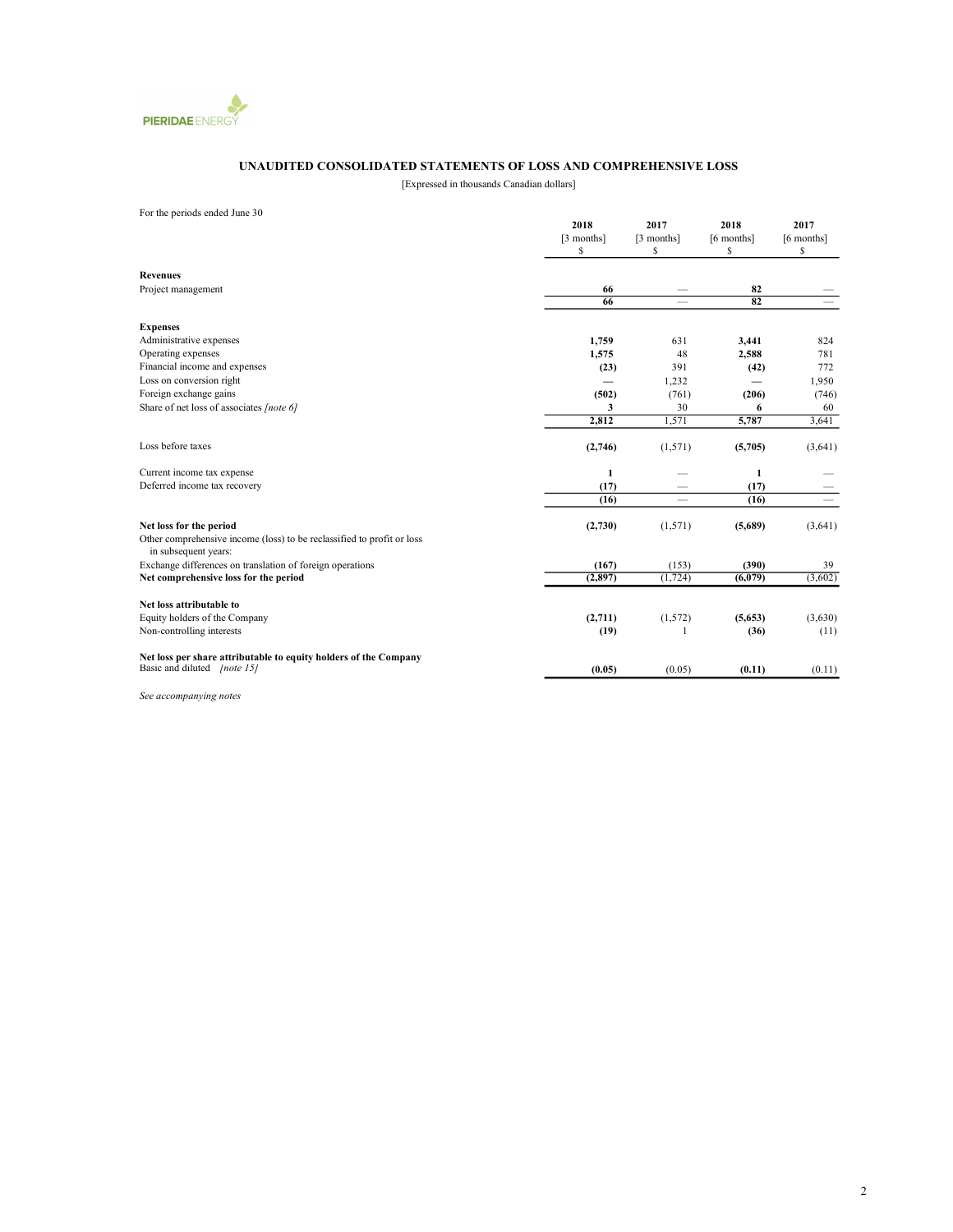

#### UNAUDITED CONSOLIDATED STATEMENTS OF CHANGES IN EQUITY

[Expressed in thousands Canadian dollars]

|                                           |                          | <b>Foreign currency</b>  |                          |                          |           |                          |         |                          |         |
|-------------------------------------------|--------------------------|--------------------------|--------------------------|--------------------------|-----------|--------------------------|---------|--------------------------|---------|
|                                           |                          |                          |                          | Contributed              |           | translation              | Total   | Non-controlling          | Total   |
|                                           | Common shares            | Share capital            | Warrants                 | surplus                  | Deficit   | reserve                  | equity  | interests                | equity  |
|                                           |                          |                          |                          |                          |           |                          |         |                          |         |
| Balance as at December 31, 2017           | 50.481.197               | 128,804                  |                          | 6,715                    | (77, 633) | 1,583                    | 59,469  | (107)                    | 59,362  |
| Share-based compensation <i>[note 14]</i> | 19.766                   | -97                      |                          | 1.804                    |           | $\overline{\phantom{a}}$ | 1.901   | $\overline{\phantom{m}}$ | 1.901   |
| Share issued on stock option exercise     | 48,800                   | 140                      |                          | $\overline{\phantom{a}}$ | __        |                          | 140     | $-$                      | 140     |
| Net loss and comprehensive loss           | $\overline{\phantom{a}}$ | $\overline{\phantom{a}}$ | $\overline{\phantom{a}}$ | $\overline{\phantom{a}}$ | (5,653)   | (390)                    | (6,043) | (36)                     | (6,079) |
| Balance as at June 30, 2018               | 50,549,763               | 129,041                  |                          | 8.519                    | (83, 286) | 1.193                    | 55,467  | (143)                    | 55,324  |

|                                 |                          | Foreign currency         |                          |                          |                                 |             |              |                          |          |
|---------------------------------|--------------------------|--------------------------|--------------------------|--------------------------|---------------------------------|-------------|--------------|--------------------------|----------|
|                                 |                          |                          |                          | Contributed              |                                 | translation | <b>Total</b> | Non-controlling          | Total    |
|                                 | <b>Common shares</b>     | <b>Share capital</b>     | Warrants                 | surplus                  | Deficit                         | reserve     | equity       | interests                | equity   |
|                                 |                          |                          |                          |                          |                                 |             |              |                          |          |
| Balance as at December 31, 2016 | 15,599,158               | 44,668                   | $\overline{\phantom{a}}$ | 5,896                    | (68, 808)                       | 1,287       | (16,957)     | (88)                     | (17,045) |
| Share-based compensation        | $\overline{\phantom{a}}$ | $\overline{\phantom{a}}$ |                          | 550                      | $\hspace{0.1mm}-\hspace{0.1mm}$ |             | 550          | $\overline{\phantom{m}}$ | 550      |
| Net loss and comprehensive loss | $\overline{\phantom{a}}$ | $\overline{\phantom{a}}$ | $\overline{\phantom{a}}$ | $\overline{\phantom{a}}$ | (3,630)                         | 39          | (3,591)      | (11)                     | (3,602)  |
| Balance as at June 30, 2017     | 15,599,158               | 44,668                   | $\overline{\phantom{a}}$ | 6,446                    | (72, 438)                       | 1,326       | (19,998)     | (99)                     | (20,097) |

See accompanying notes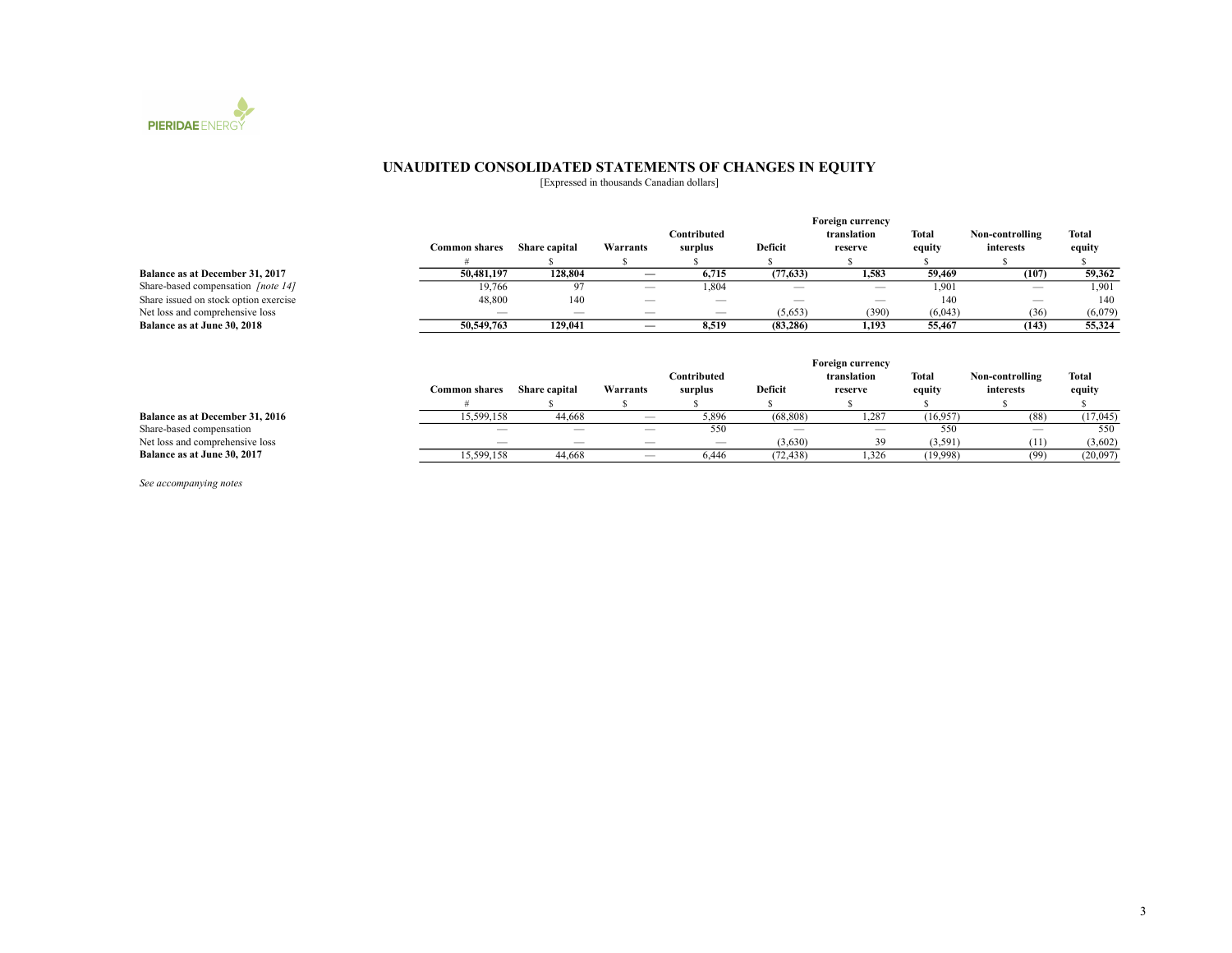

# UNAUDITED CONSOLIDATED STATEMENTS OF CASH FLOWS

[Expressed in thousands Canadian dollars]

For the periods ended June 30

|                                                                      | 2018       | 2017         |
|----------------------------------------------------------------------|------------|--------------|
|                                                                      | [6 months] | $[6$ months] |
|                                                                      | \$         | \$           |
| <b>OPERATING ACTIVITIES</b>                                          |            |              |
| Net loss                                                             | (5,689)    | (3,641)      |
| Items not affecting cash:                                            |            |              |
| Depreciation of property, plant and equipment                        | 10         | 3            |
| Deferred tax recovery                                                | (17)       |              |
| Share-based compensation                                             | 1,756      | 550          |
| Amortization of deferred lease inducements                           | (10)       |              |
| Accretion expense                                                    | 26         | 267          |
| Share of net loss of associates [note 6]                             | 6          | 60           |
| Loss on conversion right                                             |            | 1,950        |
| Foreign exchange gains                                               | (206)      | (746)        |
|                                                                      | (4, 124)   | (1, 557)     |
| Net change in non-cash operating items                               |            |              |
| Receivables                                                          | 287        | 100          |
| Prepaid expenses                                                     | (461)      |              |
| Trade and other payables                                             | 452        | 597          |
| Provision for contingent liabilities [note 12]                       | (55)       |              |
|                                                                      | 223        | 697          |
| Cash flows related to operating activities                           | (3,901)    | (860)        |
| <b>INVESTING ACTIVITIES</b>                                          |            |              |
| Additions to property, plant and equipment                           | (371)      |              |
| Acquisitions of oil and gas properties, net of recovered amounts     | (113)      |              |
| Increase in exploration and evaluation costs, net of recovered       |            |              |
| amounts                                                              | (289)      |              |
| Cash flows related to investing activities                           | (773)      |              |
| <b>FINANCING ACTIVITIES</b>                                          |            |              |
| Issuance of share capital, net of costs [note 14]                    | 140        |              |
| Decrease (increase) in restricted cash and cash equivalents [note 4] | (500)      | 28           |
| Repayment of bank borrowings                                         | (4)        |              |
| Issuance of promissory note                                          |            | 53           |
| Repayment of promissory note                                         | (25)       |              |
| Cash flows related to financing activities                           | (389)      | 81           |
| Net decrease in cash and cash equivalents                            | (5,063)    | (779)        |
| Cash and cash equivalents, beginning of period                       | 21,238     | 197          |
| Net foreign exchange difference                                      | (6)        | 606          |
| Cash and cash equivalents, end of period [note 19]                   | 16,169     | 24           |
|                                                                      |            |              |

See accompanying notes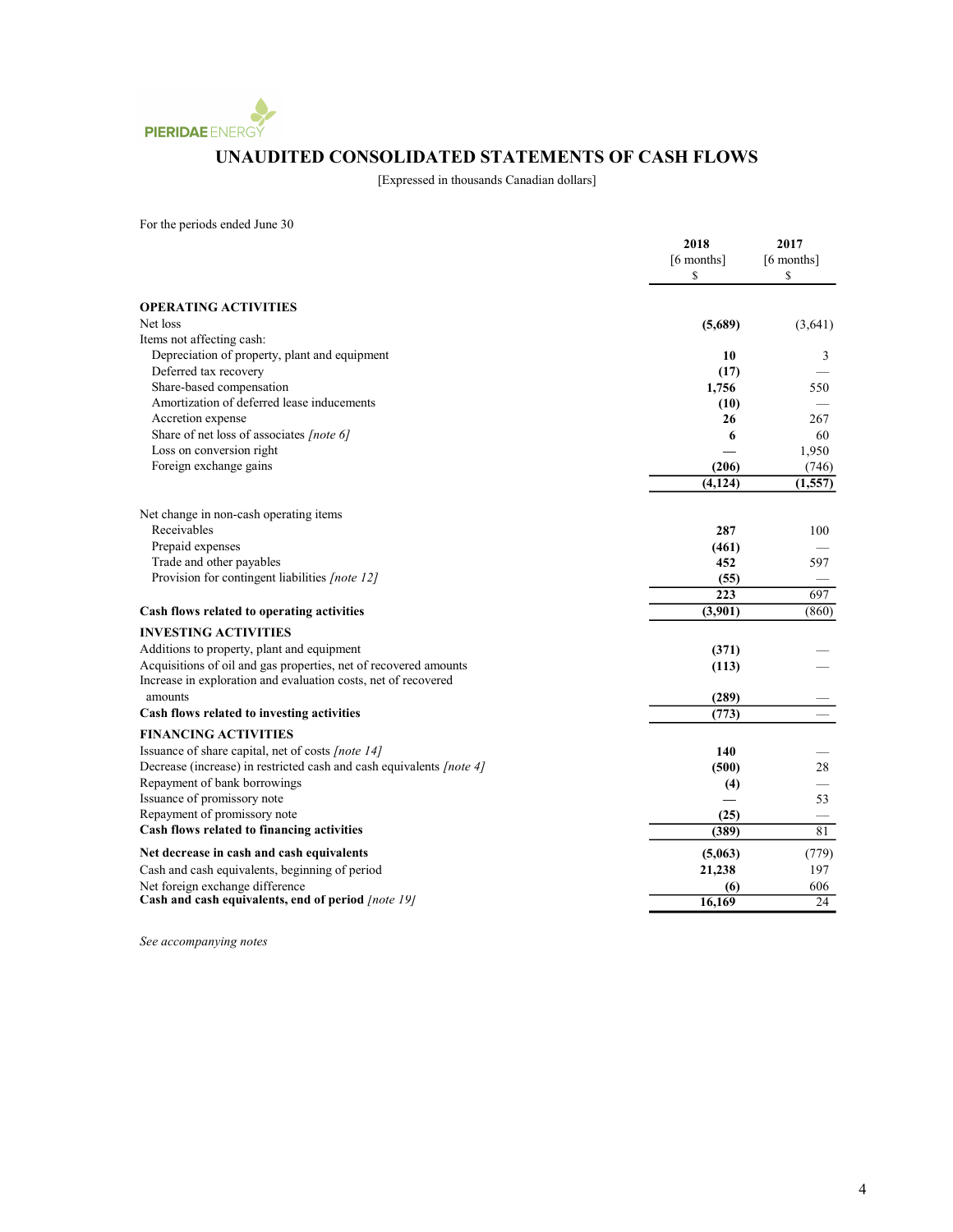

For the periods ended June 30, 2018 and 2017

### **1. INCORPORATION, NATURE OF OPERATIONS, CONDENSED FINANCIAL INFORMATION AND APPROVAL**

#### **Incorporation and nature of business**

Pieridae Energy Limited [the "Company" or "Pieridae"], was incorporated on May 29, 2012 under the laws of Canada to invest in the development of a fully integrated liquefied natural gas ["LNG"] project to be built in Goldboro, Nova Scotia. The Company is headquartered at 1600-333 7<sup>th</sup> Avenue SW, Calgary, Alberta, T2P 2Z1.

### **Approval date**

These condensed interim consolidated financial statements for the six-month period ended June 30, 2018 and 2017 were approved by the Board of Directors on August 28, 2018.

### **Non-controlling interest**

During 2014, the Company, Pieridae Energy (Canada) Ltd. and Uniper entered into an agreement, whereby Uniper acquired 1% ownership in Goldboro LNG LP and Pieridae Energy (Canada) Ltd. As at June 30, 2018, the ownership of Uniper was 0.8%.

### **2. BASIS FOR THE PREPARATION OF CONDENSED INTERIM CONSOLIDATED FINANCIAL STATEMENTS**

These condensed interim consolidated financial statements were prepared in accordance with applicable IFRS and IAS 34, *Interim Financial Reporting*, published by the International Accounting Standards Board (IASB) and set out in the *CPA Canada Handbook*. The accounting policies and the methods of computation applied in these condensed interim consolidated financial statements are the same as those in the most recent annual financial statements. The condensed interim consolidated financial statements should be read in conjunction with the audited annual financial statements for the fiscal year ended December 31, 2017, including the notes thereto.

All amounts are expressed in Canadian dollars unless stated otherwise.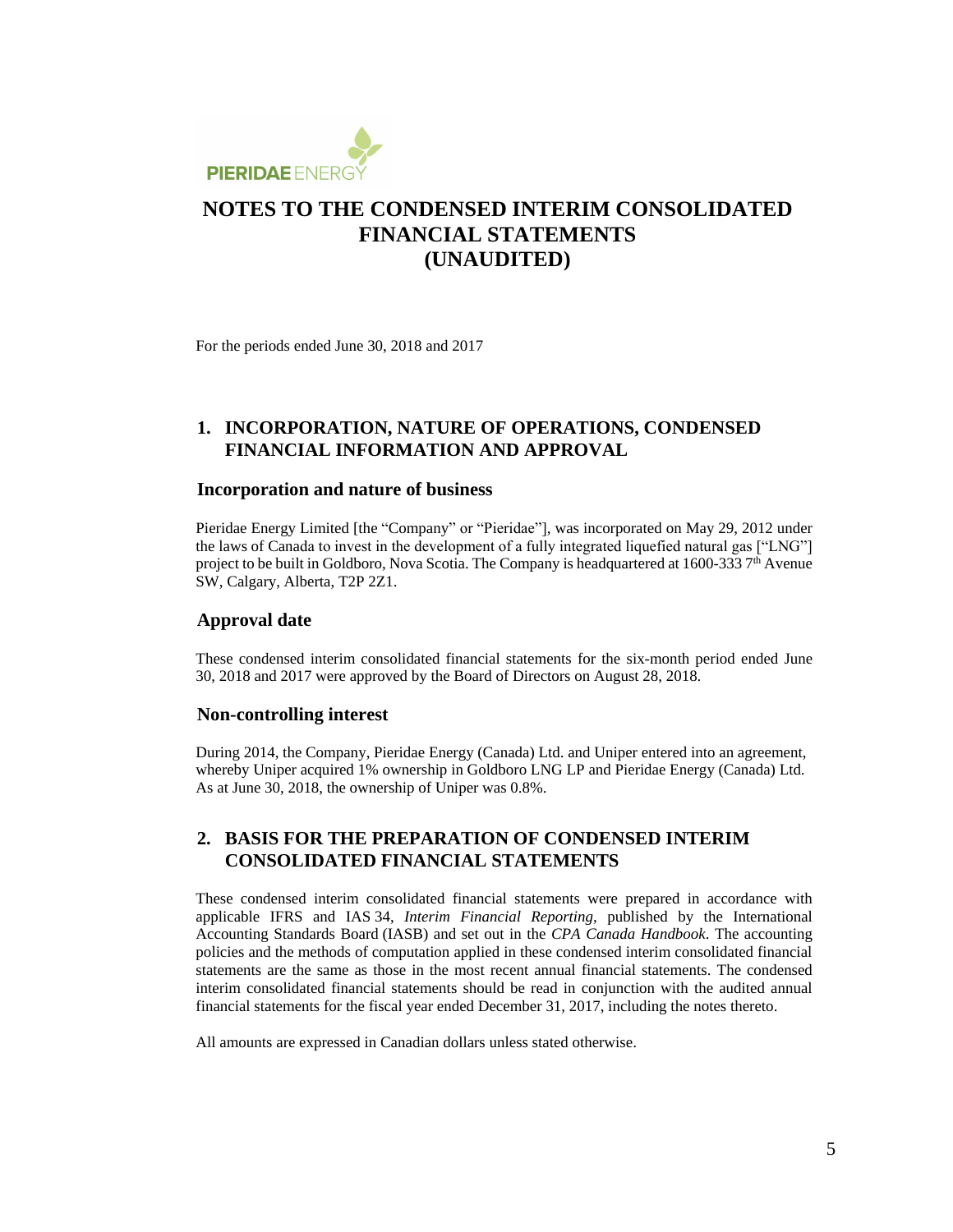

For the periods ended June 30, 2018 and 2017

The consolidated interim financial statements have been prepared on a going concern basis using the historical cost convention, which contemplates the realization of assets and settlements of liabilities in the normal course of operations for the foreseeable future. During the six-month period ended June 30, 2018, consistent with the developmental stage of the organization, the Company had generated a \$5,689,000 net loss and \$3,901,000 negative cash flow from operations. These conditions indicate the existence of material uncertainties that may cast significant doubt about Pieridae Energy Limited's ability to continue as a going concern. The Company expects to incur further losses in the development of its business and will require additional debt and equity financing to fund future phases in the development of its LNG project and associated natural gas assets. While the company has been successful in raising financing in the past, there can be no assurance that it will be able to do so in the future. These condensed interim consolidated financial statements do not reflect adjustments in the carrying value of assets and liabilities, revenue or expenses, nor the statement of financial position classification that would be necessary if the going concern assumption was not valid; such adjustments could be material.

### **3. CHANGES IN ACCOUNTING POLICIES**

### **3.1 Standards adopted during the current year**

As at January 1, 2018, the Company adopted the following standards:

### **IFRS 9,** *Financial Instruments*

In July 2014, the IASB issued IFRS 9, *Financial Instruments*, which makes the following changes to the recognition of financial instruments:

- The classification and measurement approach for financial assets must reflect the business model with which they are managed and their cash flow characteristics;
- Impairment is to be based on the expected credit loss model;
- Hedge accounting must take into account the entity's risk management practices.

The adoption of this standard had no impact on the Company's consolidated financial statements.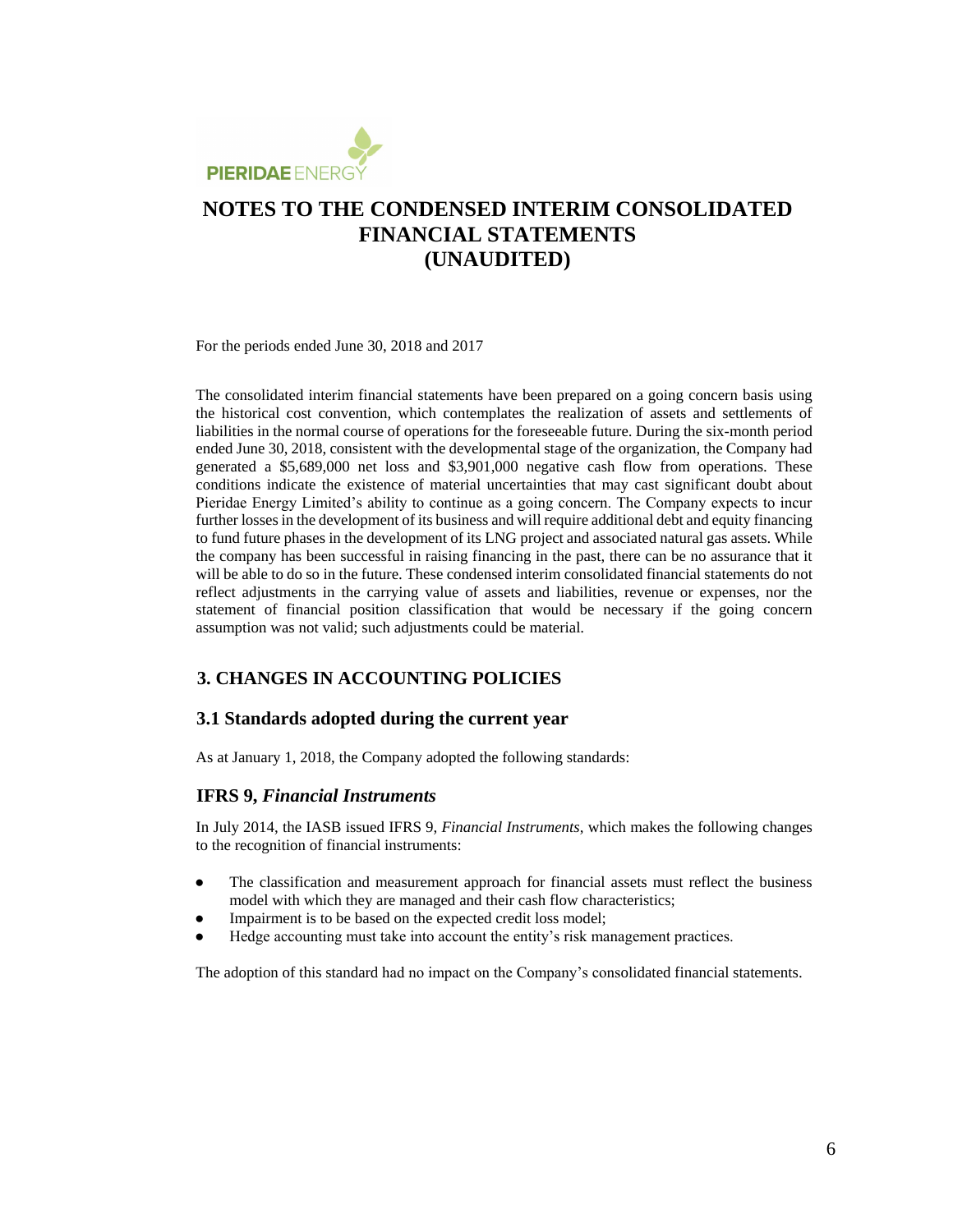

For the periods ended June 30, 2018 and 2017

#### **IFRS 15,** *Revenue from Contracts with Customers*

In May 2014, the IASB issued IFRS 15, *Revenue from Contracts with Customers*, which constitutes a single standard for the recognition of revenue from all contracts with customers, except for insurance contracts, lease contracts, financial instruments and certain non-monetary exchanges. This new standard sets out a single, five-step model for recognizing revenues. The adoption of this standard had no impact on the Company's consolidated financial statements.

### **3.2 Future changes in accounting policies**

The standards issued by the IASB, but not yet effective as at the date of issue of the Company's condensed interim consolidated financial statements is described below.

### **IFRS 16,** *Leases*

In January 2016, the IASB issued IFRS 16, *Leases*. This standard provides a single model under which most leases will be recognized in the statement of financial position.

Certain exemptions will apply for short-term leases and leases of low-value assets. IFRS 16 will be effective for fiscal years beginning on or after January 1, 2019. The Company is currently assessing the impact of this new standard on its consolidated financial statements.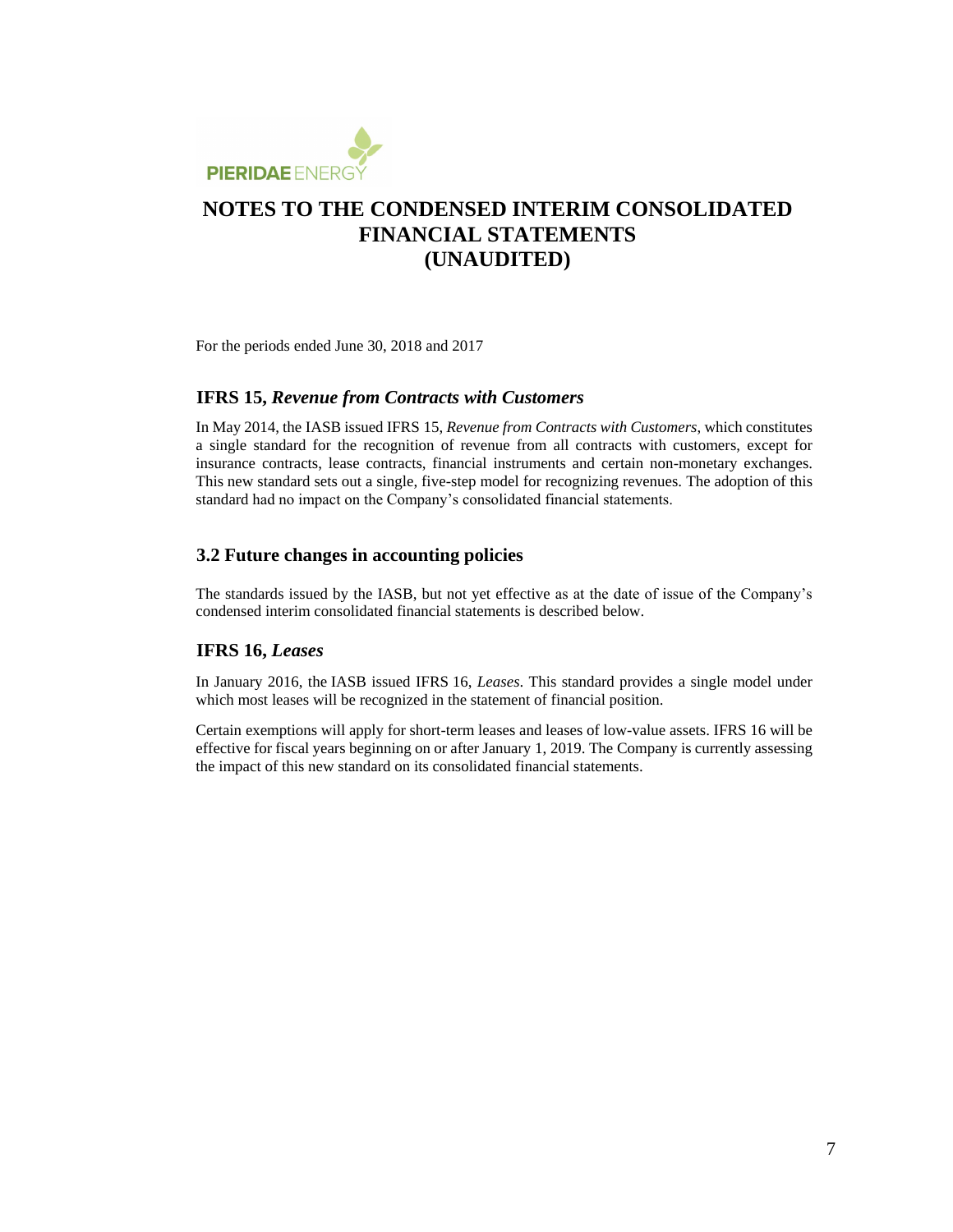

For the periods ended June 30, 2018 and 2017

### **4. CASH AND CASH EQUIVALENTS**

|                                                                  | As at<br><b>June 30,</b><br>2018 | As at<br>December 31,<br>2017 |
|------------------------------------------------------------------|----------------------------------|-------------------------------|
|                                                                  | \$                               | \$                            |
|                                                                  | [000s]                           | [000s]                        |
| Cash                                                             | 17,299                           | 21,868                        |
| Less: Restricted cash equivalents <sup>1</sup>                   | 1,130                            | 630                           |
|                                                                  | 16,169                           | 21,238                        |
| Less: Cash and cash equivalents<br>held for exploration purposes |                                  |                               |
| Flow-through shares <sup>2</sup>                                 | 790                              | 940                           |
| Bourque project <sup>3</sup>                                     | 729                              | 679                           |
|                                                                  | 1,519                            | 1,619                         |
| Cash and cash equivalents                                        | 14,650                           | 19,619                        |

<sup>1</sup> As at June 30, 2018, a portion of cash and cash equivalents, of \$630,000, pledged as security for the performance bonds bear interest at 0.95% maturing on February 1, 2019. The remaining portion of \$500,000 pledged as security for the performance bonds bear interest at 1.90%. Both instruments are redeemable at any time without penalty.

<sup>2</sup> Cash and cash equivalents held for exploration purposes related to flow-through shares represent the unexpended proceeds of financing related to flow-through shares. According to restrictions imposed under financing arrangements, the Company must spend these funds on the exploration of oil and gas properties.

<sup>3</sup> Cash and cash equivalents earmarked for future exploration work on the Bourque project represent the remaining cash as at June 30, 2018 from partner advances which, under the agreements, must be spent on exploration work related to the Bourque project.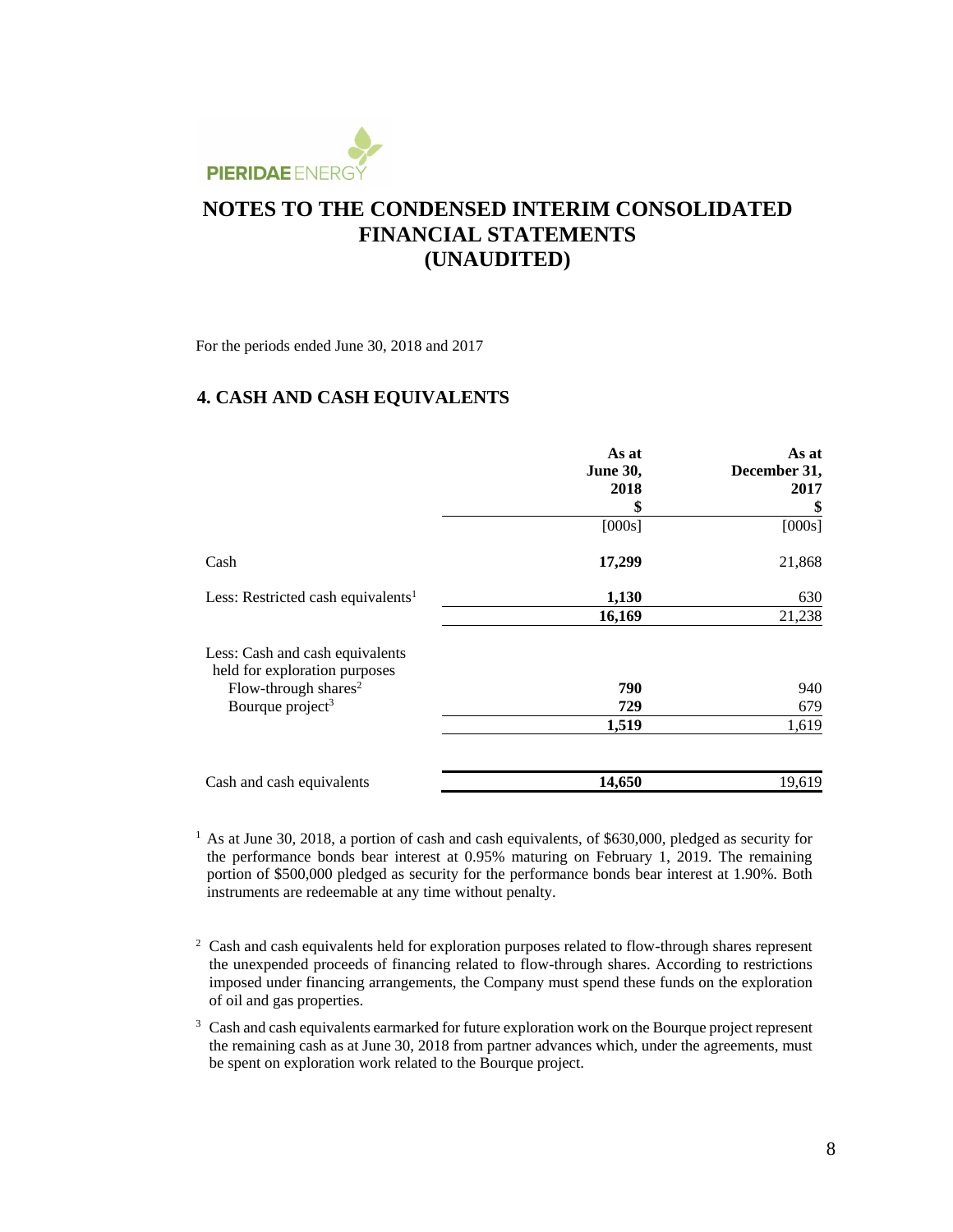

For the periods ended June 30, 2018 and 2017

### **5. ACCOUNTS RECEIVABLE**

|                            | As at<br><b>June 30,</b><br>2018<br>\$ | As at<br>December 31,<br>2017<br>\$ |
|----------------------------|----------------------------------------|-------------------------------------|
|                            | [000s]                                 | [000s]                              |
| Hydrocarbons Anticosti LPI | 554                                    | 844                                 |
| Partner                    | 9                                      | 9                                   |
| Commodity taxes            | 301                                    | 207                                 |
| Interest receivable        | 9                                      | 7                                   |
| Other                      | 8                                      | 25                                  |
|                            | 881                                    | 1,092                               |

Petrolia Anticosti is the operator for Hydrocarbons Anticosti in regards to the exploration work on Anticosti Island, Quebec. The receivable amount comprises chargebacks of work performed and an amount of \$685,000 to assume the liability related to site restoration *[Note 12*], net of an amount received in advance of \$144,000*.* Hydrocarbons Anticosti is owned by Ressources Quebec, a state company of the Government of Quebec.

### **6. INTERESTS IN ASSOCIATES**

On March 4, 2013, the Company entered into a partnership to establish Pieridae Production LP [the "Partnership"] and Pieridae Production GP. Pieridae Production LP was formed to develop gas resources in New Brunswick, Nova Scotia and the Northeast US. The Company as at January 1, 2014 had a 16.98% ownership, and made no further contributions to the Partnership during 2014. During 2015, the Company invested an additional \$750,000 increasing its ownership to 20%. Under the terms of the Partnership agreement, the Company is entitled to contribute an additional \$14,125,000 to the partnership, prior to any further funding being made by the other partner, and increasing its ownership in Pieridae Production LP to 50%.

The Company's interest in Pieridae Production LP and Pieridae Production GP are accounted for using the equity method in the consolidated financial statements.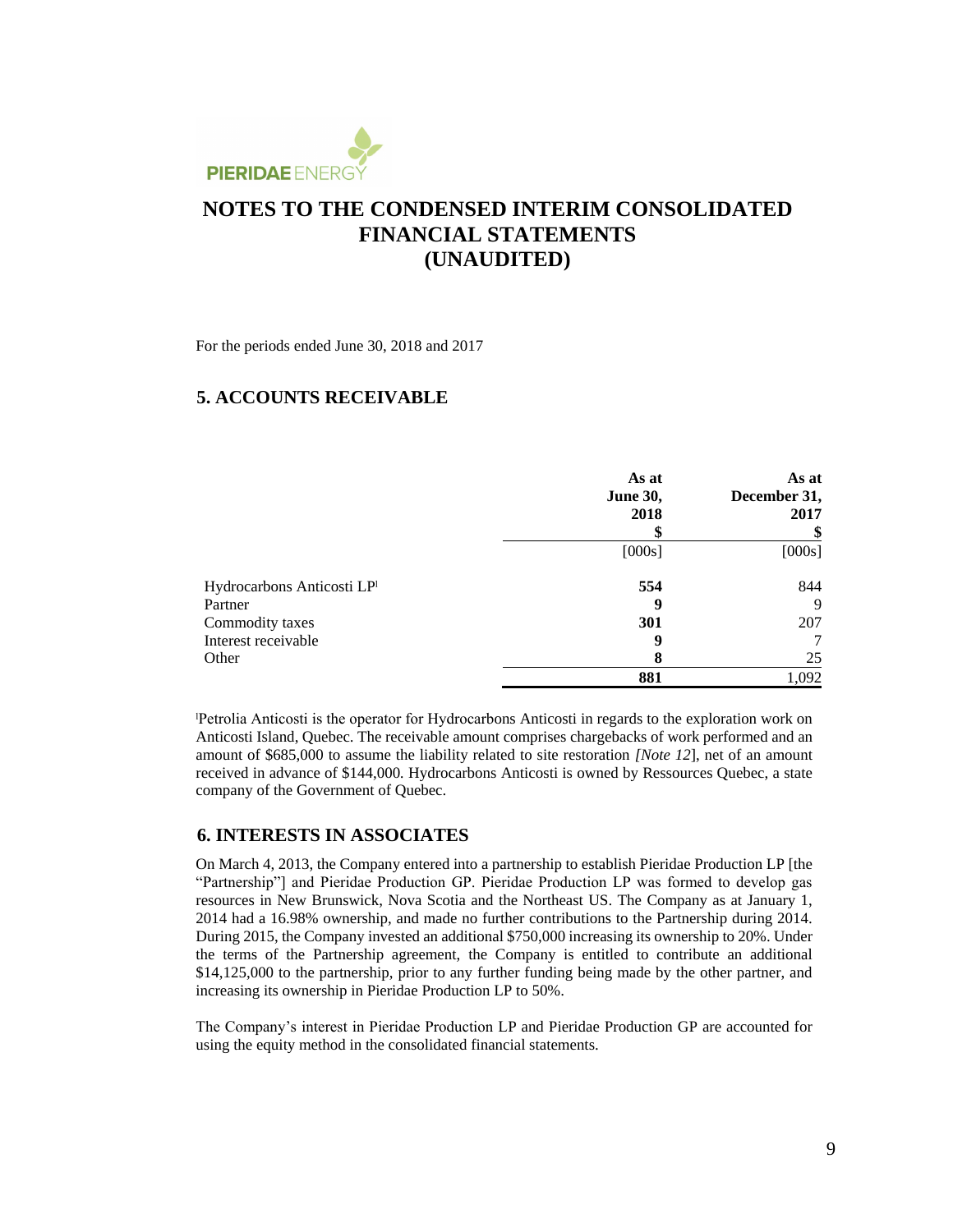

For the periods ended June 30, 2018 and 2017

| (in thousands Canadian dollars)               |       |
|-----------------------------------------------|-------|
| Value of the interest as at December 31, 2017 | 3,734 |
| Share in net loss of associates               | (6)   |
| Value of the interest as at June 30, 2018     | 3,728 |
| <b>Balance as at December 31, 2016</b>        | 3,854 |
| Share in net loss of associates               | (60)  |
| Value of the interest as at June 30, 2017     | 3,794 |

The associates have no contingent liabilities or capital commitments as at June 30, 2018; however, under the terms of the operating agreement in place for the Partnership, there is an agreed annual fee of \$60,000 to be paid by Pieridae Production LP to the operator.

Summarized financial statement information of the Partnership is disclosed below:

|                            | As at<br><b>June 30,</b><br>2018<br>S | As at<br>December 31,<br>2017<br>\$ |
|----------------------------|---------------------------------------|-------------------------------------|
|                            | [000s]                                | [000s]                              |
| Current assets             | 135                                   | 134                                 |
| Non-current assets         | 20,145                                | 20,145                              |
| <b>Current liabilities</b> | (1,978)                               | (1,947)                             |

|                         | For the six months ended<br>June 30 |       |
|-------------------------|-------------------------------------|-------|
|                         | 2018                                | 2017  |
|                         | S                                   |       |
| Net loss for the period | (30)                                | (150) |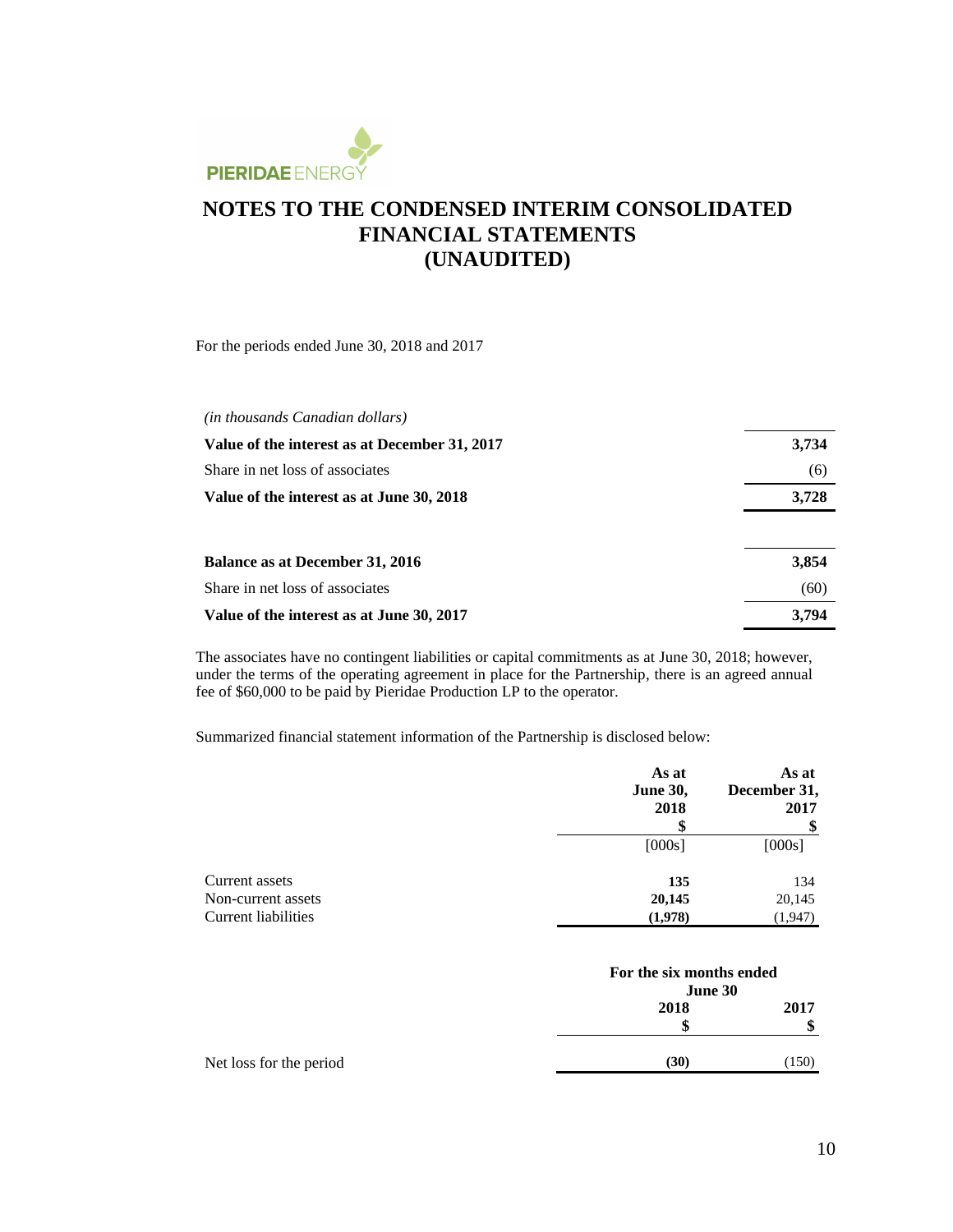

For the periods ended June 30, 2018 and 2017

# **7. PROPERTY, PLANT AND EQUIPMENT**

|                                 |        |              |                         | IT, office and |                   |                 |              |              |
|---------------------------------|--------|--------------|-------------------------|----------------|-------------------|-----------------|--------------|--------------|
|                                 |        | Land         | Leasehold               | field          | <b>Automotive</b> |                 | <b>Field</b> |              |
|                                 | Land   | improvements | improvements            | equipment      | equipment         | <b>Reserves</b> | offices      | <b>Total</b> |
|                                 | \$     | \$           | \$                      | S              | S                 | \$              | \$           | \$           |
|                                 | [000s] | [000s]       | [000s]                  | [000s]         | [000s]            | [000s]          | [000s]       | [000s]       |
| Cost                            |        |              |                         |                |                   |                 |              |              |
| Balance as at                   |        |              |                         |                |                   |                 |              |              |
| December 31, 2017               | 3,425  |              | 179                     | 94             | 11                | 87              | 54           | 3,850        |
| Additions                       |        | 493          |                         |                |                   |                 |              | 493          |
| Disposals                       |        |              |                         |                |                   |                 |              |              |
| Balance as at                   |        |              |                         |                |                   |                 |              |              |
| June 30, 2018                   | 3,425  | 493          | 179                     | 94             | 11                | 87              | 54           | 4,343        |
| <b>Accumulated depreciation</b> |        |              |                         |                |                   |                 |              |              |
| Balance as at                   |        |              |                         |                |                   |                 |              |              |
| December 31, 2017               |        |              | $\overline{\mathbf{4}}$ | 38             | $\mathbf{1}$      | 3               | 2            | 48           |
| Depreciation                    |        |              | 10                      | 6              |                   | 8               | 6            | 31           |
| Balance as at                   |        |              |                         |                |                   |                 |              |              |
| June 30, 2018                   |        |              | 14                      | 44             | $\overline{2}$    | 11              | 8            | 79           |
|                                 |        |              |                         |                |                   |                 |              |              |
| Net carrying amount as at       |        |              |                         |                |                   |                 |              |              |
| December 31, 2017               | 3,425  |              | 175                     | 56             | 10                | 84              | 52           | 3,802        |
| Net carrying amount as at       |        |              |                         |                |                   |                 |              |              |
| June 30, 2018                   | 3,425  | 493          | 165                     | 50             | 9                 | 76              | 46           | 4,264        |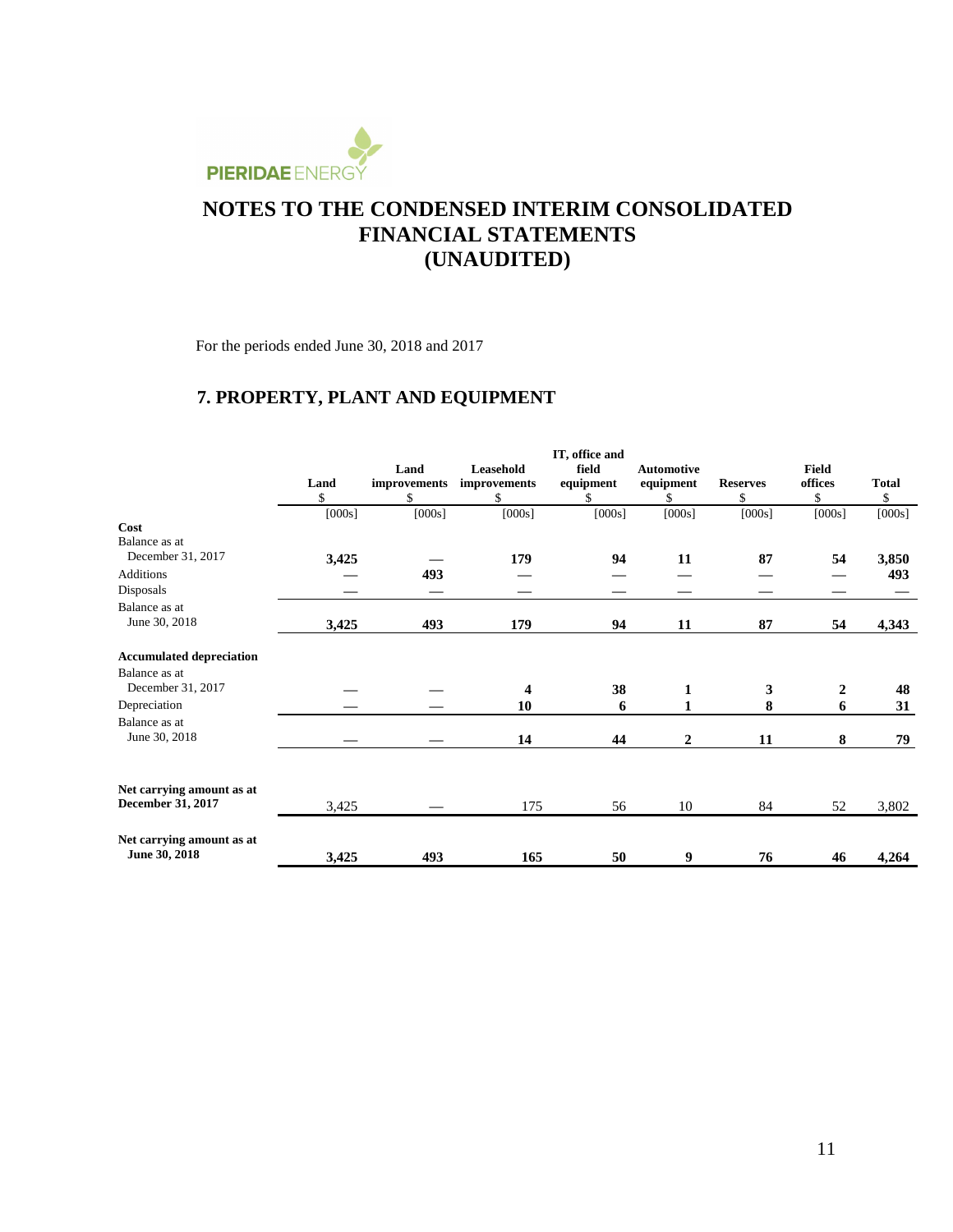

For the periods ended June 30, 2018 and 2017

### **8. EXPLORATION AND EVALUATION ASSETS**

## **Oil and gas properties**

|                              | As at<br>December 31, |                  |                  | As at<br><b>June 30,</b> |
|------------------------------|-----------------------|------------------|------------------|--------------------------|
|                              | 2017                  | <b>Disposals</b> | <b>Additions</b> | 2018                     |
|                              |                       |                  | S                | \$                       |
|                              | [000s]                | [000s]           | [000s]           | [000s]                   |
| <b>Ouébec</b>                |                       |                  |                  |                          |
| Gastonguay                   | 779                   |                  | 28               | 807                      |
| Gaspésia - Edgar - Marcel-   |                       |                  |                  |                          |
| Tremblay                     | 516                   |                  | 23               | 539                      |
| Gaspé <sup>1</sup>           | 566                   |                  | 25               | 591                      |
| Bourque project <sup>1</sup> | 151                   |                  | 8                | 159                      |
| Haldimand - Tar Point        |                       |                  |                  |                          |
| No. 1 projects $1$           | 2,638                 |                  | 29               | 2,667                    |
| Matapédia                    | 216                   |                  |                  | 216                      |
| Total oil and gas properties | 4,866                 |                  | 113              | 4,979                    |

### **Exploration expenses**

|                              | As at<br>December 31, |                  |                  | As at<br><b>June 30,</b> |
|------------------------------|-----------------------|------------------|------------------|--------------------------|
|                              | 2017                  | <b>Disposals</b> | <b>Additions</b> | 2018                     |
|                              | \$                    |                  | S                | S                        |
|                              | [000s]                | [000s]           | [000s]           | [000s]                   |
| <b>Ouébec</b>                |                       |                  |                  |                          |
| Gastonguay                   | 53                    |                  |                  | 53                       |
| $Gaspésia - Edgar - Marcel-$ |                       |                  |                  |                          |
| Tremblay                     | 3,172                 |                  | 8                | 3,180                    |
| Gaspé                        | 2,790                 |                  | 14               | 2,804                    |
| Bourque project              | 13,843                |                  | 170              | 14,013                   |
| Haldimand project            | 13,686                |                  | 120              | 13,806                   |
| Tar Point project No. 1      | 4,031                 |                  | 13               | 4,044                    |
| Matapédia                    | 513                   |                  |                  | 515                      |
|                              | 38,088                |                  | 327              | 38.415                   |

<sup>1</sup>These properties are subject to royalties should they become productive. As of June 30, 2018, none of these properties are in production.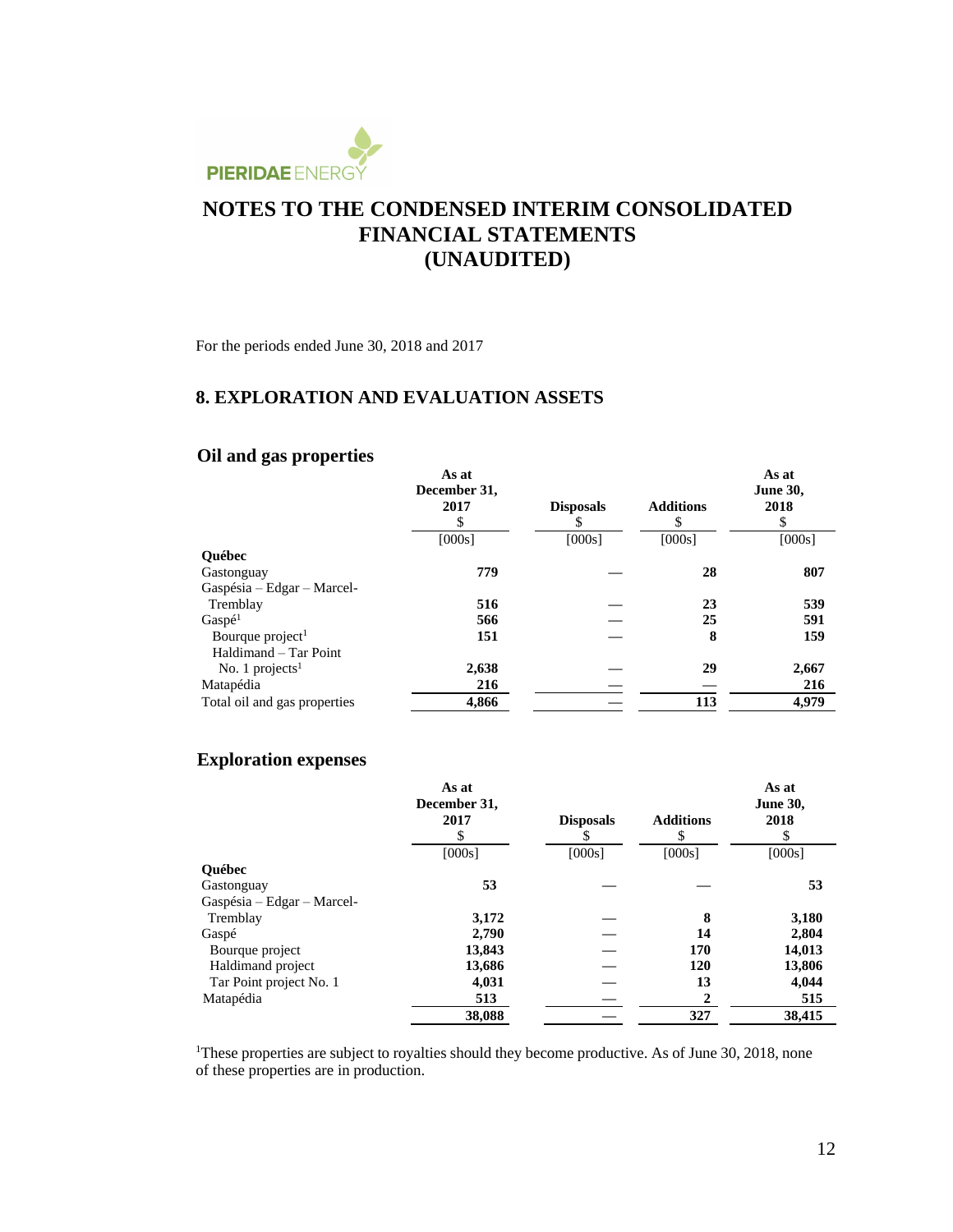

For the periods ended June 30, 2018 and 2017

|                                         | As at<br>December 31,<br>2017<br>\$ | <b>Disposals</b><br>S | <b>Additions</b><br>\$ | As at<br><b>June 30,</b><br>2018<br>\$ |
|-----------------------------------------|-------------------------------------|-----------------------|------------------------|----------------------------------------|
|                                         | [000s]                              | [000s]                | [000s]                 | [000s]                                 |
| <b>Deductions</b>                       |                                     |                       |                        |                                        |
| Exploration subsidies and partner       |                                     |                       |                        |                                        |
| contributions:                          |                                     |                       |                        |                                        |
| Gastonguay                              |                                     |                       |                        |                                        |
| Gaspésia – Edgar – Marcel-              |                                     |                       |                        |                                        |
| Tremblay                                |                                     |                       |                        |                                        |
| Gaspé                                   |                                     |                       |                        |                                        |
| Bourque project                         | 127                                 |                       | 23                     | 150                                    |
| Haldimand project                       |                                     |                       |                        |                                        |
| Tar Point No. 1 project                 |                                     |                       |                        |                                        |
| Matapédia                               |                                     |                       |                        |                                        |
|                                         | 127                                 |                       | 23                     | 150                                    |
| Revenue from oil reserve<br>evaluation: |                                     |                       |                        |                                        |
| Gaspé                                   |                                     |                       |                        |                                        |
| Haldimand project                       |                                     |                       |                        |                                        |
| Total exploration expenses              | 37,961                              |                       | 304                    | 38,265                                 |

## **Summary**

| [000s] | [000s] | [000s]           |
|--------|--------|------------------|
|        | 113    | 4,979            |
|        | 417    | 38,265<br>43,244 |
|        |        | 304              |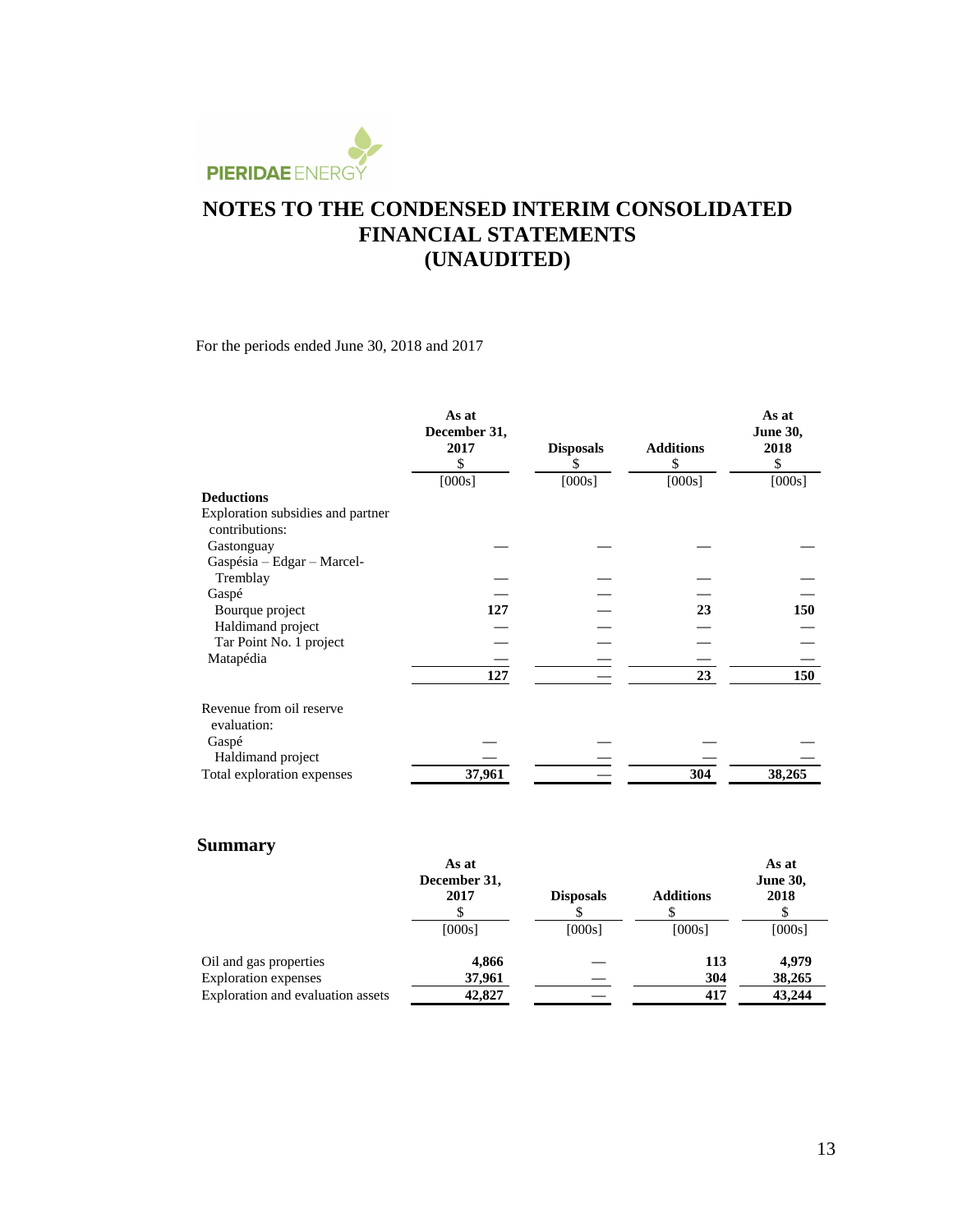

For the periods ended June 30, 2018 and 2017

### **9. TRADE AND OTHER PAYABLES**

|                                                                                     | As at<br><b>June 30,</b><br>2018<br>S | As at<br>December 31,<br>2017<br>\$ |
|-------------------------------------------------------------------------------------|---------------------------------------|-------------------------------------|
|                                                                                     | [000s]                                | [000s]                              |
| Trade payables and accrued liabilities<br>Salaries, fees, vacation pay and director | 2,299                                 | 1,993                               |
| fees                                                                                | 345                                   | 217                                 |
| Commodity taxes                                                                     | 11                                    |                                     |
|                                                                                     | 2,655                                 | 2,210                               |

### **10. PARTNER ADVANCES FOR PLANNED EXPLORATION WORK**

The following table shows the reconciliation of partner advances for planned exploration work on the Bourque project:

|                                                       | As at           | As at        |
|-------------------------------------------------------|-----------------|--------------|
|                                                       | <b>June 30,</b> | December 31, |
|                                                       | 2018            | 2017         |
|                                                       |                 |              |
|                                                       | [000s]          | [000s]       |
| Balance, beginning of period                          | 679             |              |
| Business combination                                  |                 | 806          |
| Partner advances                                      |                 |              |
| Partner contributions to exploration work carried out | (23)            | (127)        |
| Balance, end of period                                | 656             | 679          |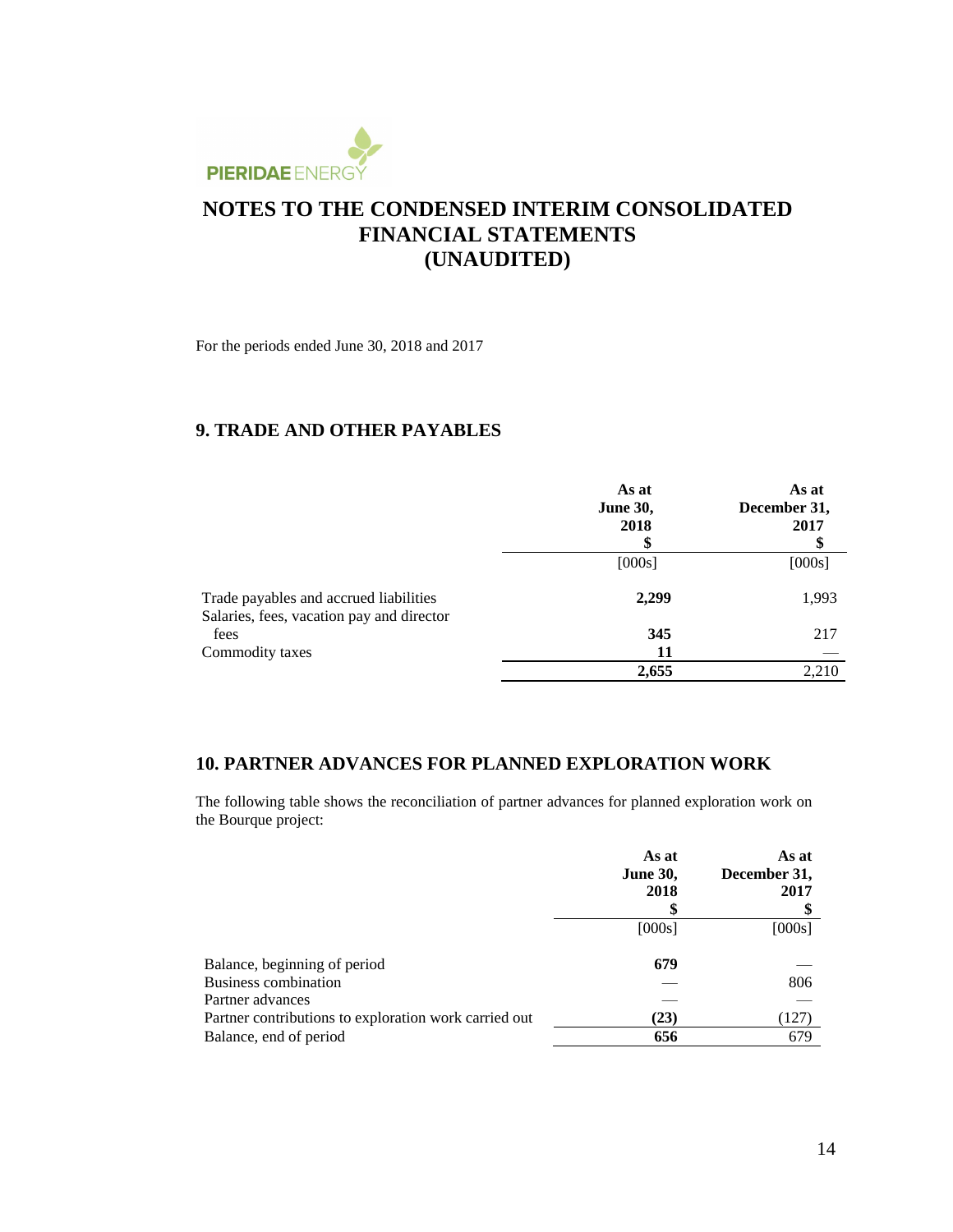

For the periods ended June 30, 2018 and 2017

### **11. FLOW-THROUGH SHARES PREMIUM**

The following table shows the reconciliation of the liability related to flow-through shares premium:

|                                                          | As at<br><b>June 30,</b><br>2018 | As at<br>December 31,<br>2017 |
|----------------------------------------------------------|----------------------------------|-------------------------------|
|                                                          | [000s]                           | [000s]                        |
| Balance, beginning of period                             | 104                              |                               |
| Business combination                                     |                                  | 104                           |
| Issuance of flow-through shares                          |                                  |                               |
| Reduction of the liability based on the work carried out |                                  |                               |
| in respect of which the Company has renounced the tax    |                                  |                               |
| deductions                                               | (16)                             |                               |
| Balance, end of year                                     | 88                               | 104                           |

### **12. PROVISIONS**

#### *Provision for site restoration*

Management calculates the total provision for future site restoration based on the Company's net share, on the basis of the interest held in the properties being drilled, of the estimated costs of abandoning and restoring wells and facilities, and of the estimated timing of future costs to be incurred.

As at June 30, 2018, the total future estimated amount required to settle obligations related to site restoration, indexed at 2%, stood at \$2,842,000. The total future amount will be discounted using a weighted average rate of 2.5% over a horizon ranging from 1 to 19 years. The total undiscounted amount of the estimated cash flows required to settle these obligations was \$3,781,000.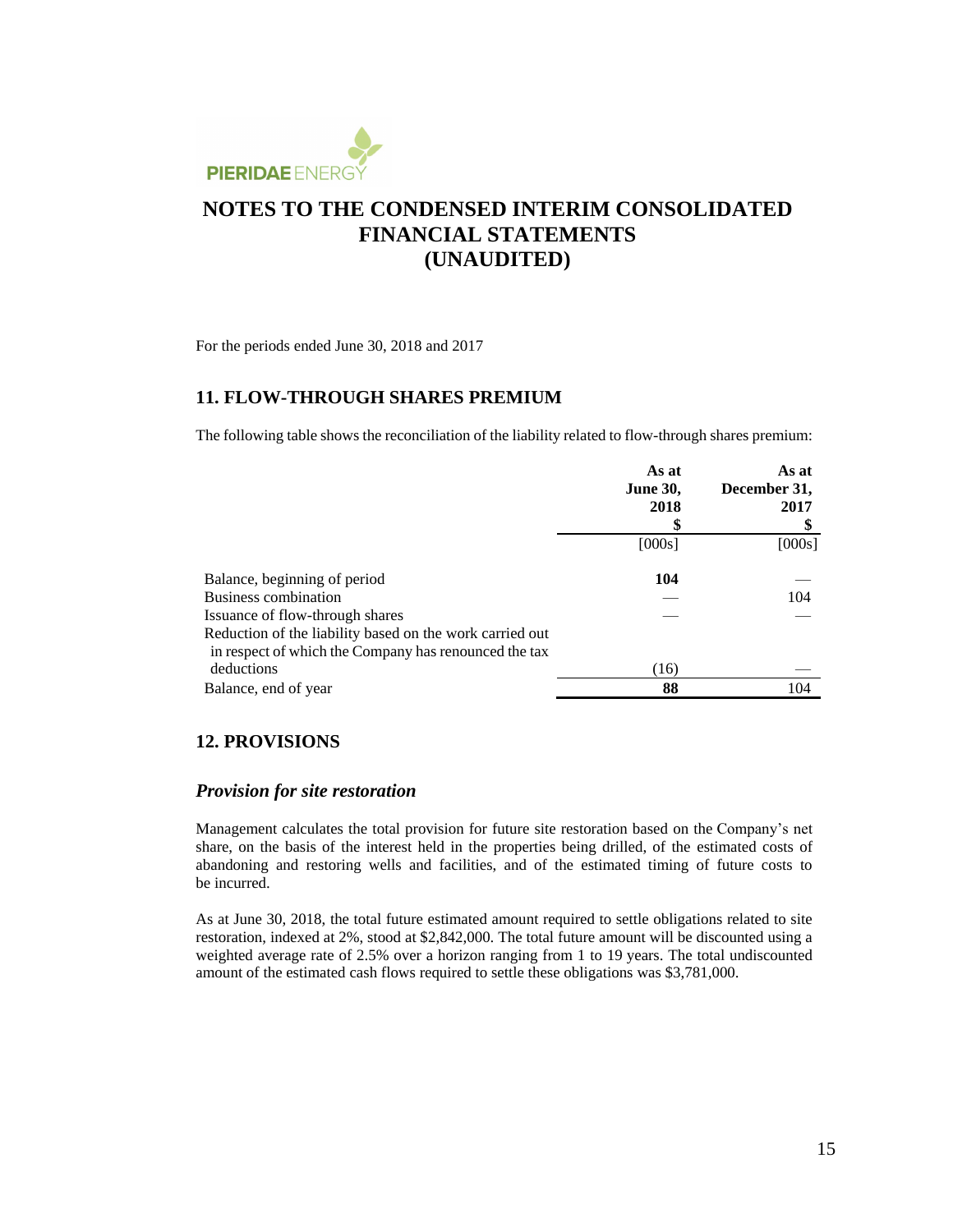

For the periods ended June 30, 2018 and 2017

The following table presents the reconciliation of the provision for site restoration:

|                              | As at           | As at        |
|------------------------------|-----------------|--------------|
|                              | <b>June 30,</b> | December 31, |
|                              | 2018            | 2017         |
|                              | \$              | \$           |
|                              | [000s]          | [000s]       |
| Balance, beginning of period | 2,740           |              |
| Accretion                    | 26              |              |
| Change in estimates          | 217             |              |
| Obligation settled           | (141)           |              |
| Business combination         |                 | 2,740        |
| Balance, end of period       | 2,842           | 2,740        |
| Less current portion         | (685)           | (610)        |
|                              | 2,157           | 2,130        |

To guarantee the completion of certain site closures, the Company paid security deposits amounting to \$600,000 and letters of guarantee amounting to \$630,000 [note 4] were issued by a financial institution to the Ministère des Ressources naturelles. The performance guarantees must be kept in effect until the definitive closure of the wells. The partners advanced an amount of \$294,000 to finance their share of the security deposits relating to the Bourque project and that amount is reported in non-current liabilities as it is will be recovered by the partners once the security deposits are released by the Ministère des Ressources Naturelles.

The current portion of \$685,000 comprises the provision for two wells located on Anticosti Island and for which the Government of Quebec, through Hydrocarbons Anticosti LP, will assume the liability. An account receivable for the same amount is recognized in accounts receivable *[note 5]*.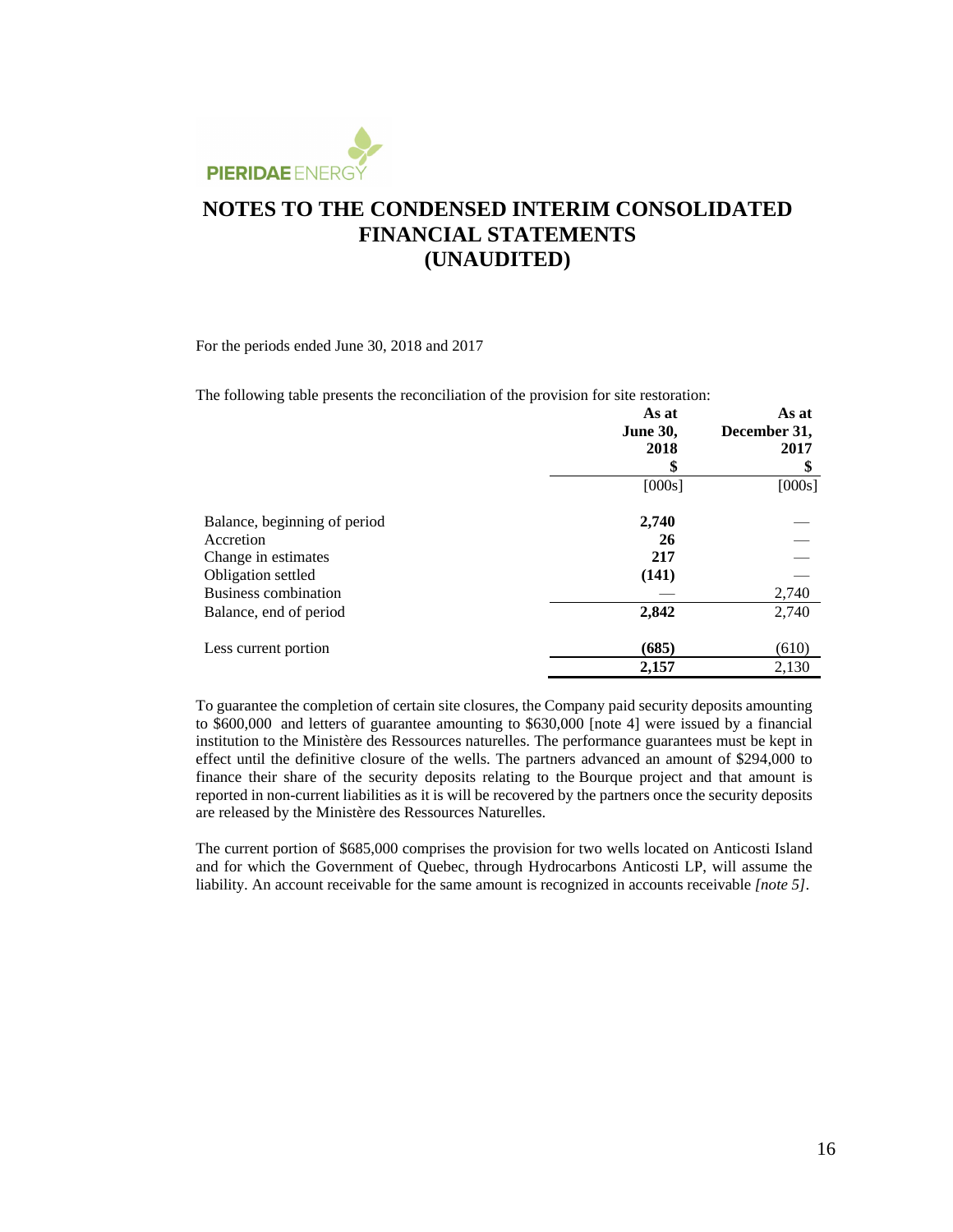

For the periods ended June 30, 2018 and 2017

#### *Provision for contingent liability*

The following table presents the reconciliation of the provision for contingent liability:

|                                                      | As at<br><b>June 30,</b><br>2018 | As at<br>December 31,<br>2017 |
|------------------------------------------------------|----------------------------------|-------------------------------|
|                                                      | \$<br>[000s]                     | \$<br>[000s]                  |
| Balance, beginning of period<br>Business combination | 583                              | 700                           |
| Change in provision                                  | (55)                             | (117)                         |
| Balance, end of period                               | 528                              | 583                           |

The Company was financed in part by the issuance of flow-through shares. The Company had to incur eligible expenses by December 31, 2017 regarding a financing which closed on October 27, 2016. The Company had not received the necessary permits from the Government of Quebec for completing sufficient Canadian exploration and evaluation expenses to fully meet its undertaking to the subscribers of the flow-through shares. Accordingly, the Company has recorded a provision relating to potential penalties relating thereto. During the first quarter of 2018, the Company paid \$55,000 of those penalties. In March 2018, the Government of Quebec granted an additional delay which allows the Company until December 31, 2018 to incur the expenses without provincial penalties. However, the Company hasn't received any permit and therefore maintained this provision. If the Company receives the necessary permits from the government to execute the planned exploration work, it expects to meet its obligation regarding expenses to be incurred before December 31, 2018.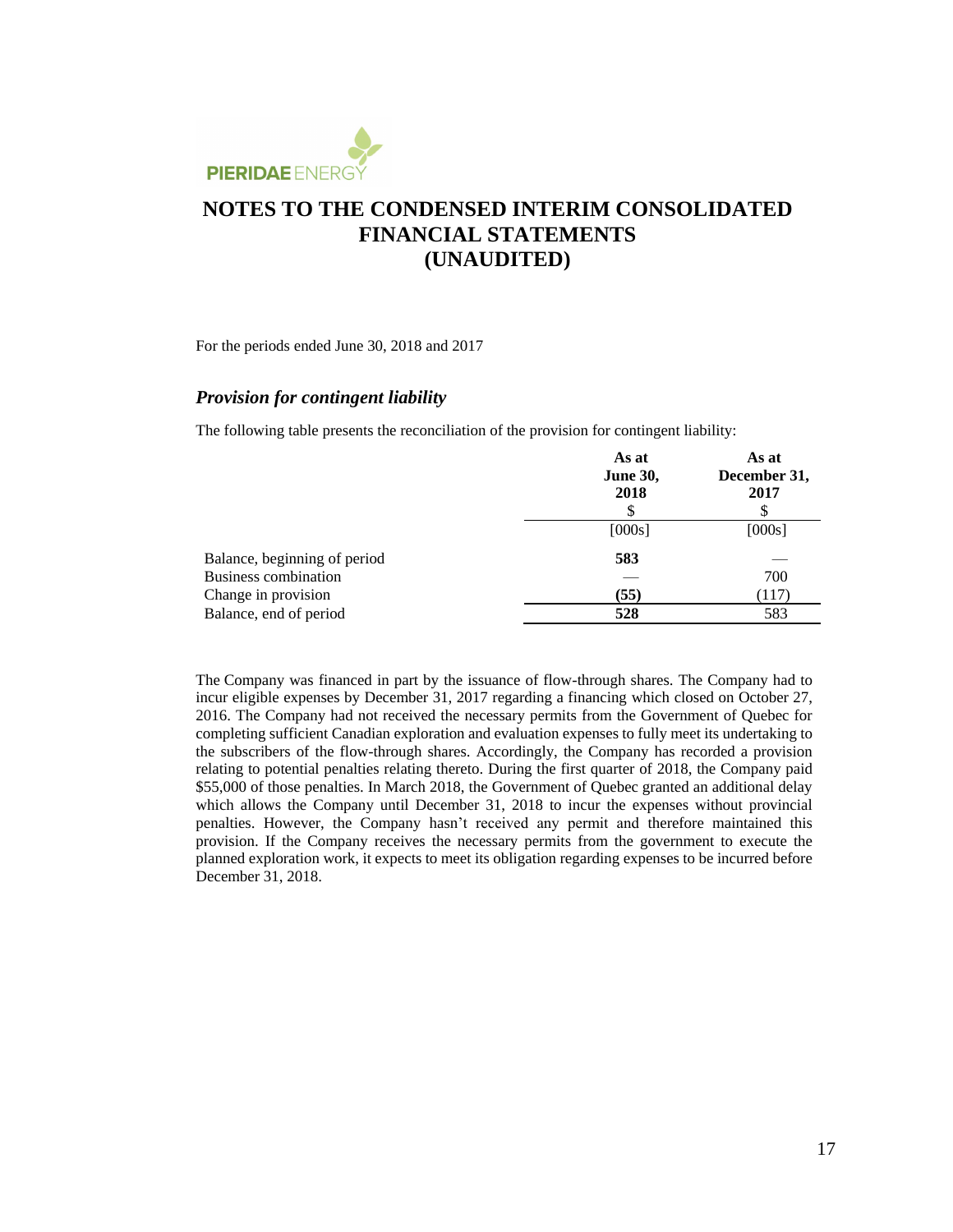

For the periods ended June 30, 2018 and 2017

### **13. DEFERRED ACCOUNTS PAYABLE**

On July 29, 2017, the Company entered into an agreement with its vendor McDermott (formerly CB&I UK Limited) whereby the Company agreed to pay GBP 1,837,200 of total amounts due of GBP 6,352,304. In exchange for the agreed payment, McDermott agreed that the remaining amount of GBP 4,515,104 (CAD 7,837,000) and an amount of \$177,000 due to its Canadian branch, for a total of \$8,014,000, will be paid only if a proceed decision on the LNG project results in the award of an engineering contract to CB&I or another party. If the project does not proceed, or at any time Pieridae cancels or abandons the project, the Company has no obligation to pay the remaining amount. The variation of the deferred accounts payable relates to foreign exchange gain or loss.

### **14. SHARE CAPITAL**

#### **Authorized**

Unlimited number of common, participating, voting shares without par value.

#### **Exercise of stock options**

During the six-month period ended June 30, 2018, 48,800 stock options were exercised for proceeds of \$140,000.

#### *Registered Retirement Saving Plan*

In accordance with its Registered Retirement Savings Plan (RRSP) matching policy, the Company issued 19,766 common shares to its employees and directors at the price value of \$4.90 per share.

#### *Share-based payments*

Pursuant to the Stock Option Plan, the Board of Directors may grant options to directors, officers, employees and other service providers. The aggregate number of shares that may be reserved for issuance pursuant to stock options may not exceed 10% of the issued and outstanding common shares of the Company on a non-diluted basis as at the time of granting. Stock options expire not more than five years from the date of grant, or earlier if the individual ceases to be associated with the Company. As per the Stock Option Plan adopted on October 24, 2017, with the reverse takeover, options granted to directors vest immediately and for other participants at the discretion of the Board of Directors.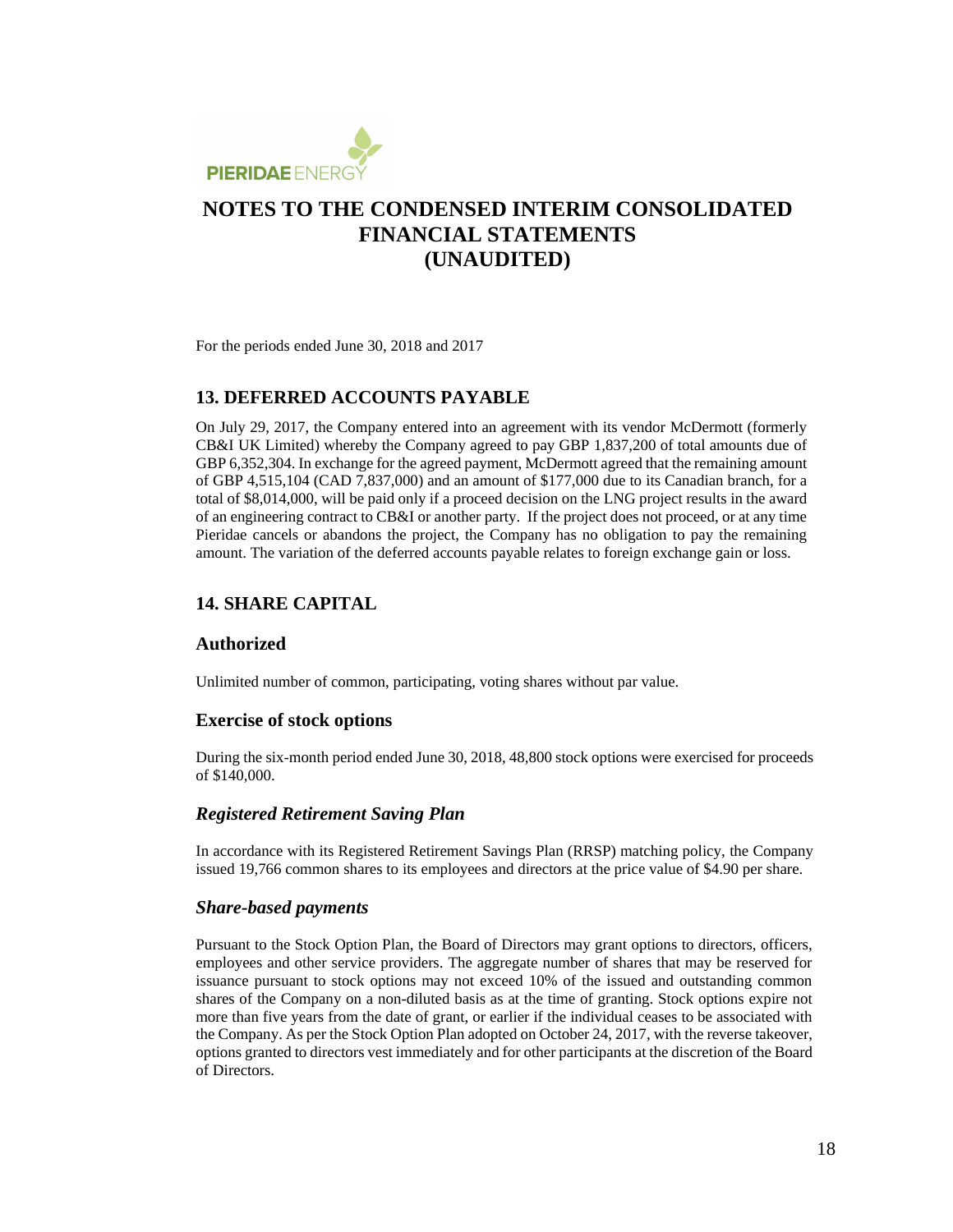

For the periods ended June 30, 2018 and 2017

All share-based compensation will be settled in equity. The Company has no legal or constructive obligation to repurchase or settle the options.

The Company's stock options are detailed as follows for the reporting periods presented:

|                                  |                      | As at<br>June 30, 2018                         |                      | As at<br>December 31, 2017                    |  |
|----------------------------------|----------------------|------------------------------------------------|----------------------|-----------------------------------------------|--|
|                                  | Number of<br>options | Weighted<br>average<br>exercise<br>price<br>\$ | Number of<br>options | Weighted<br>average<br>exercise<br>price<br>S |  |
| Outstanding, beginning of period | 1,835,385            | 4.92                                           | 3,584,344            | 3.27                                          |  |
| Business combination             |                      |                                                | 641,020              | 6.31                                          |  |
| Granted                          | 1,132,400            | 5.67                                           |                      |                                               |  |
| Exercised                        | (48, 800)            | 2.87                                           | (1,348,854)          | 0.47                                          |  |
| Forfeited                        | (47, 081)            | 7.61                                           | (1,041,125)          | 10.96                                         |  |
| Outstanding, end of period       | 2,871,904            | 4.98                                           | 1,835,385            | 4.92                                          |  |
| Exercisable                      | 2,071,456            | 4.93                                           | 1,497,756            | 4.75                                          |  |

The fair value of stock options granted by the Company to directors, officers and key employees in 2018 was determined using the Black-Scholes option pricing model and the following weighted average assumptions:

|                             | 2018   |
|-----------------------------|--------|
|                             |        |
| Exercise price              | \$5.67 |
| Risk-free interest rate     | 1.98%  |
| Average expected volatility | 69%    |
| Expected life (years)       | 3.75   |
| Expected dividend yield     | Nil    |

The weighted fair value of stock options granted during 2018, was \$2.70 per option at the grant date.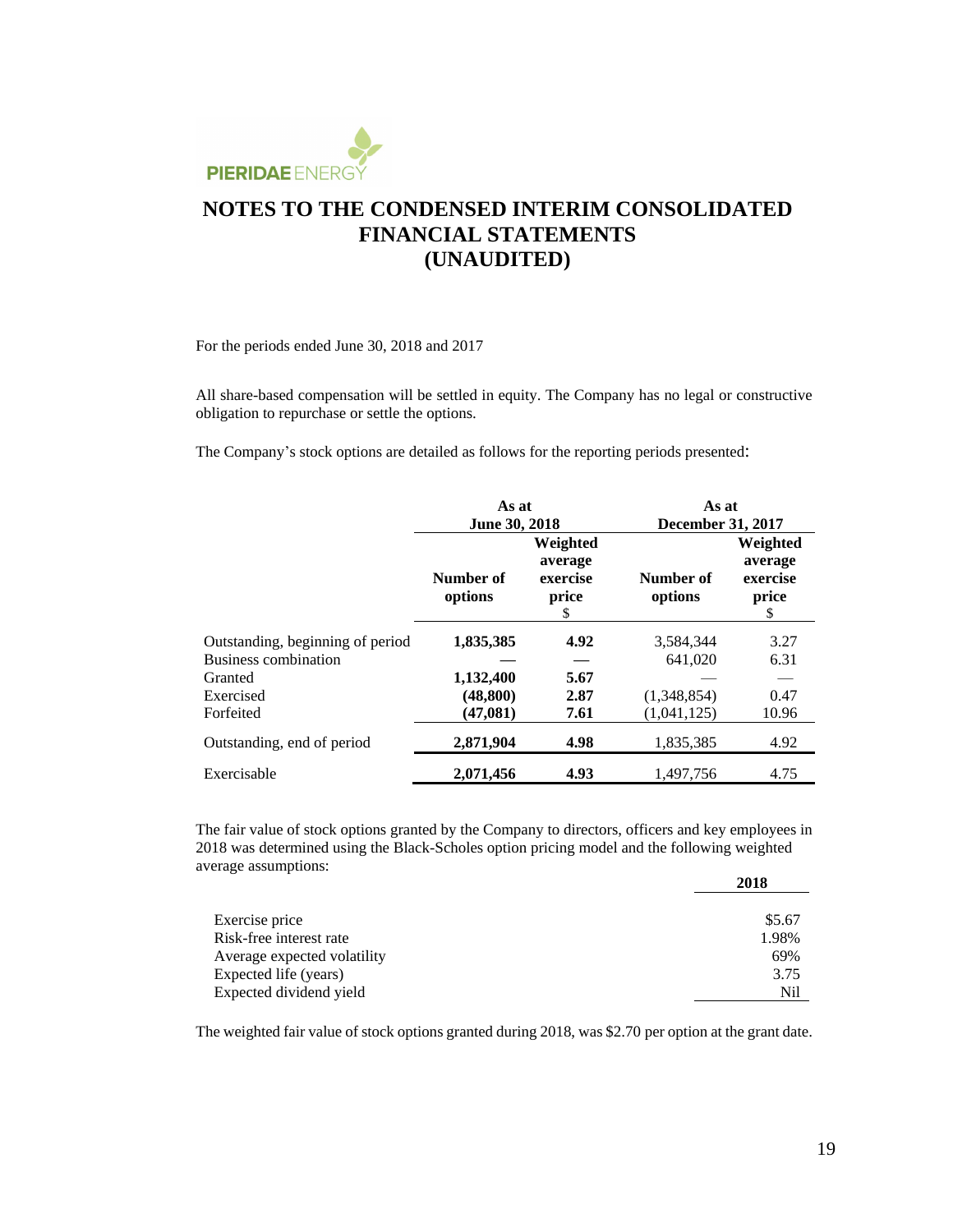

For the periods ended June 30, 2018 and 2017

The following table provides summary information on the stock options issued and outstanding as at June 30, 2018:

|                             | <b>Outstanding options</b> |                                           | <b>Exercisable options</b> |                                                |
|-----------------------------|----------------------------|-------------------------------------------|----------------------------|------------------------------------------------|
| Range of<br>exercise prices | <b>Number</b>              | Weighted<br>average<br>years to<br>expiry | <b>Number</b>              | Weighted<br>average<br>exercise<br>price<br>\$ |
|                             |                            |                                           |                            |                                                |
| \$0.01                      | 44.115                     | 2.94                                      | 44.115                     | \$0.01                                         |
| $$1.98 - $4.08$             | 1,121,329                  | 2.94                                      | 886,799                    | \$3.87                                         |
| $$5.67 - $8.04$             | 1,673,127                  | 3.71                                      | 1,107,209                  | \$5.77                                         |
| \$11.76                     | 33,333                     | 0.21                                      | 33,333                     | \$11.76                                        |
| $$0.01 - $11.76$            | 2,871,904                  | 3.35                                      | 2,071,456                  | \$4.93                                         |

The following table provides summary information on the stock options issued and outstanding as at December 31, 2017

|                    | <b>Outstanding options</b> |                           | <b>Exercisable options</b> |                                          |  |
|--------------------|----------------------------|---------------------------|----------------------------|------------------------------------------|--|
| Range of exercise  |                            | Weighted<br>average years |                            | Weighted<br>average<br>exercise<br>price |  |
| prices             | <b>Number</b>              | to expiry                 | <b>Number</b>              | \$                                       |  |
| $< $0.01 - $0.45$  | 44.115                     | 3.44                      | 44,115                     | 0.01                                     |  |
| $$1.98 - $4.08$    | 1,176,377                  | 3.44                      | 838,748                    | 3.82                                     |  |
| $$5.67 - $8.04$    | 575,310                    | 3.29                      | 575,310                    | 5.95                                     |  |
| $$10.68 - $13.68$  | 39,583                     | 0.62                      | 39,583                     | 12.06                                    |  |
| $<$ \$0.01-\$13.68 | 1,835,385                  | 3.33                      | 1.497.756                  | 4.75                                     |  |

### **15. LOSS PER SHARE**

Basic loss per share is calculated by dividing loss for the period by the weighted average number of common shares outstanding during the period. In calculating diluted loss per share for the periods ended June 30, 2018 and 2017, potential common shares, such as certain options and warrants, were not included as they would have the effect of decreasing the loss per share, which would be antidilutive.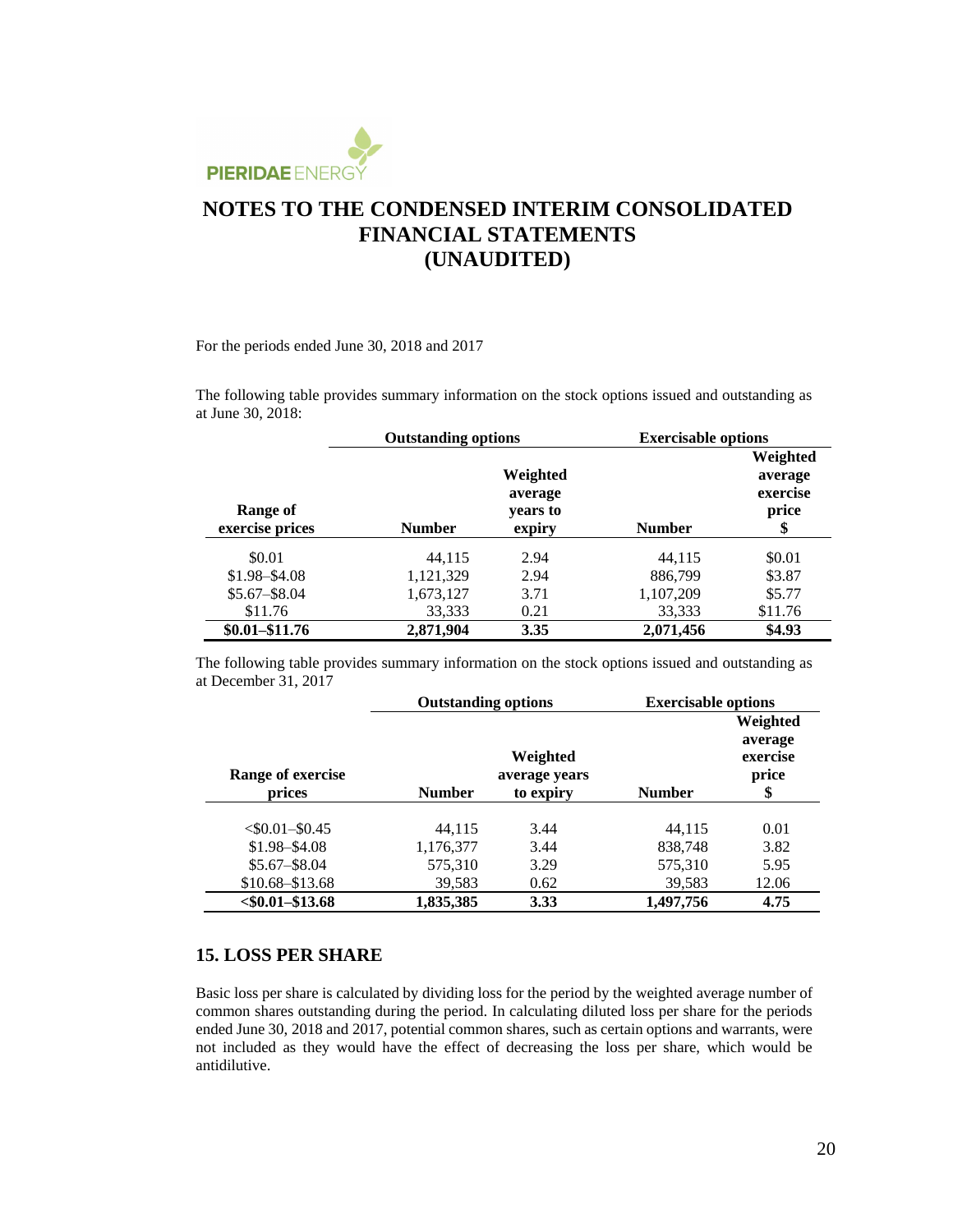

For the periods ended June 30, 2018 and 2017

Both basic and diluted loss per share have been calculated using net loss for the period as the numerator, therefore no adjustment to loss was necessary. The weighted average number of common shares outstanding is increased by the weighted average number of additional common shares that would have been outstanding had all the potentially dilutive shares been converted.

Weighted average number of shares and loss per share are calculated on a post-consolidation basis.

|                                                                                           | For the three months ended<br><b>June 30,</b> |                   | For the six months ended<br><b>June 30,</b> |                   |
|-------------------------------------------------------------------------------------------|-----------------------------------------------|-------------------|---------------------------------------------|-------------------|
|                                                                                           | 2018                                          | 2017 <sup>1</sup> | 2018                                        | 2017 <sup>1</sup> |
| Net loss attributable to equity holders<br>(in thousands Canadian dollars)                | \$(2,711)                                     | \$(1,572)         | \$(5,653)                                   | \$(3,630)         |
| Weighted average number of shares $-$<br>basic<br>Dilutive effect of warrants and options | 50,526,477                                    | 34,407,886        | 50,514,555                                  | 34,407,886        |
| Weighted average number of diluted<br>shares                                              | 50,526,477                                    | 34,407,886        | 50,514,555                                  | 34,407,886        |
| Net loss per share attributable to the<br>shareholders – basic and diluted                | \$(0.05)                                      | \$(0.05)          | \$(0.11)                                    | \$(0.11)          |

<sup>1</sup> Weighted average number of shares and loss per share, on a pre-consolidation basis, were 15,599,158 and \$(0.10) respectively for the three-month period ended June 30, 2017 and 15,599,158 and \$(**0.**23) respectively for the six-month period ended June 31, 2017.

### **16. RELATED PARTY TRANSACTIONS**

The Company's related parties include other related parties and key management personnel, as described below.

None of the transactions involve special terms or conditions and no guarantees were given or received. Outstanding balances are usually settled in cash or shares.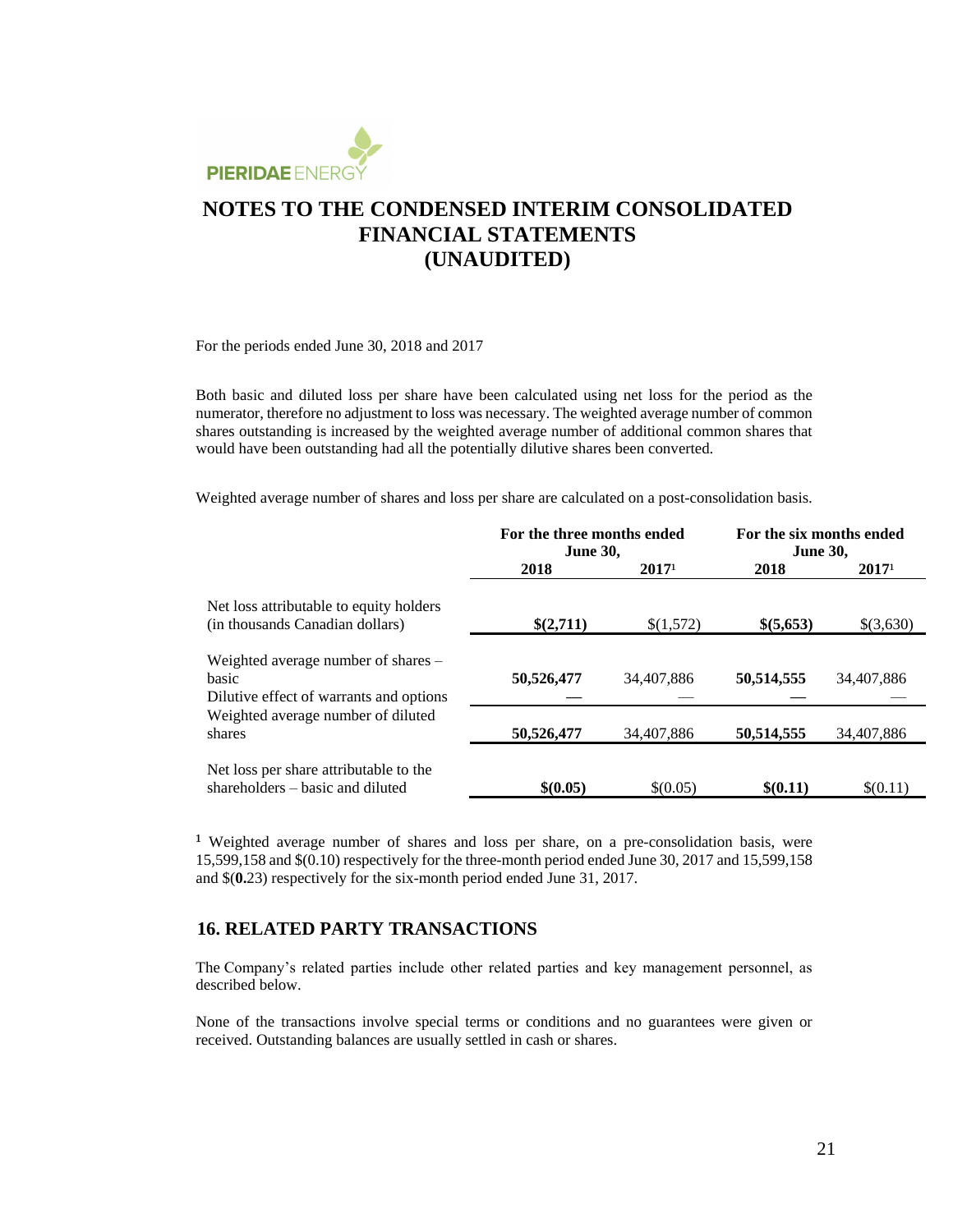

For the periods ended June 30, 2018 and 2017

#### **Transactions with key management personnel**

Key management personnel compensation includes the following expenses: As at

|                                    | For the six months ended<br><b>June 30,</b> |      |  |
|------------------------------------|---------------------------------------------|------|--|
|                                    | 2018<br>S                                   | 2017 |  |
| Short-term employee benefits:      |                                             |      |  |
| Salaries and employee benefits     | 665                                         | 201  |  |
| Director fees                      | 196                                         |      |  |
| Total short-term employee benefits | 861                                         | 201  |  |
| Fees                               | 52                                          |      |  |
| Share-based compensation           | 1,680                                       |      |  |
| Total compensation                 | 2,593                                       | 201  |  |

During the periods ended June 30, 2018 and 2017, no options granted under the stock option plan were exercised by key management personnel of the Company.

#### **17. FINANCIAL INSTRUMENTS**

Financial assets and financial liabilities are measured at fair value or amortized cost. The classification of financial instruments, as well as their carrying amounts and fair values, are presented in the table below:

|                                        | As at June 30,<br>2018     |
|----------------------------------------|----------------------------|
|                                        | <b>Amortized cost</b><br>S |
|                                        | [000s]                     |
| <b>Financial assets</b>                |                            |
| Cash and cash equivalents <sup>1</sup> | 16,169                     |
| Restricted cash equivalents            | 1,130                      |
| Accounts receivable <sup>2</sup>       | 580                        |
|                                        | 17,879                     |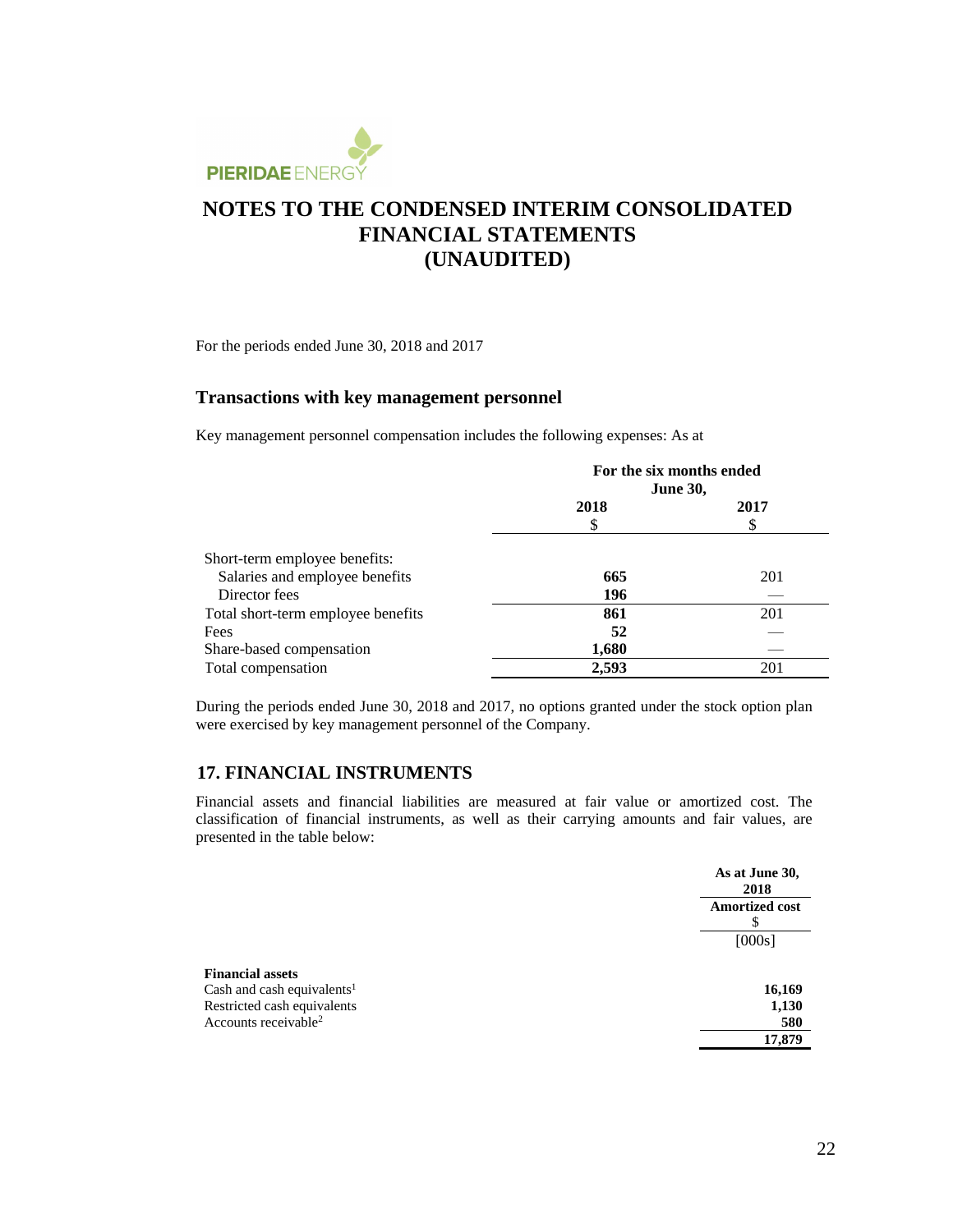

For the periods ended June 30, 2018 and 2017

| <b>Financial liabilities</b><br>Trade and other payables<br>Partners' share in security deposits<br><b>Bank borrowings</b><br>Deferred accounts payable | As at June 30,<br>2018<br><b>Amortized cost</b><br>\$<br>[000s]<br>2,655<br>294<br>10<br>8,014<br>10,973 |
|---------------------------------------------------------------------------------------------------------------------------------------------------------|----------------------------------------------------------------------------------------------------------|
|                                                                                                                                                         | As at<br>December 31,<br>2017<br><b>Amortized cost</b><br>\$<br>[000s]                                   |
| <b>Financial assets</b>                                                                                                                                 | 21,238                                                                                                   |
| Cash and cash equivalents <sup>1</sup>                                                                                                                  | 630                                                                                                      |
| Restricted cash equivalents                                                                                                                             | 885                                                                                                      |
| Accounts receivable <sup>2</sup>                                                                                                                        | 22,753                                                                                                   |
| <b>Financial liabilities</b>                                                                                                                            | 2,210                                                                                                    |
| Trade and other payables                                                                                                                                | 294                                                                                                      |
| Partners' share in security deposits                                                                                                                    | 14                                                                                                       |
| <b>Bank borrowings</b>                                                                                                                                  | 25                                                                                                       |
| Promissory notes                                                                                                                                        | 7,836                                                                                                    |
| Deferred accounts payable                                                                                                                               | 10,379                                                                                                   |

<sup>1</sup>Fair value of cash and cash equivalents is equal to the carrying amount.

2Excluding tax credits and commodity taxes as these amounts do not represent a contractual right to receive an amount.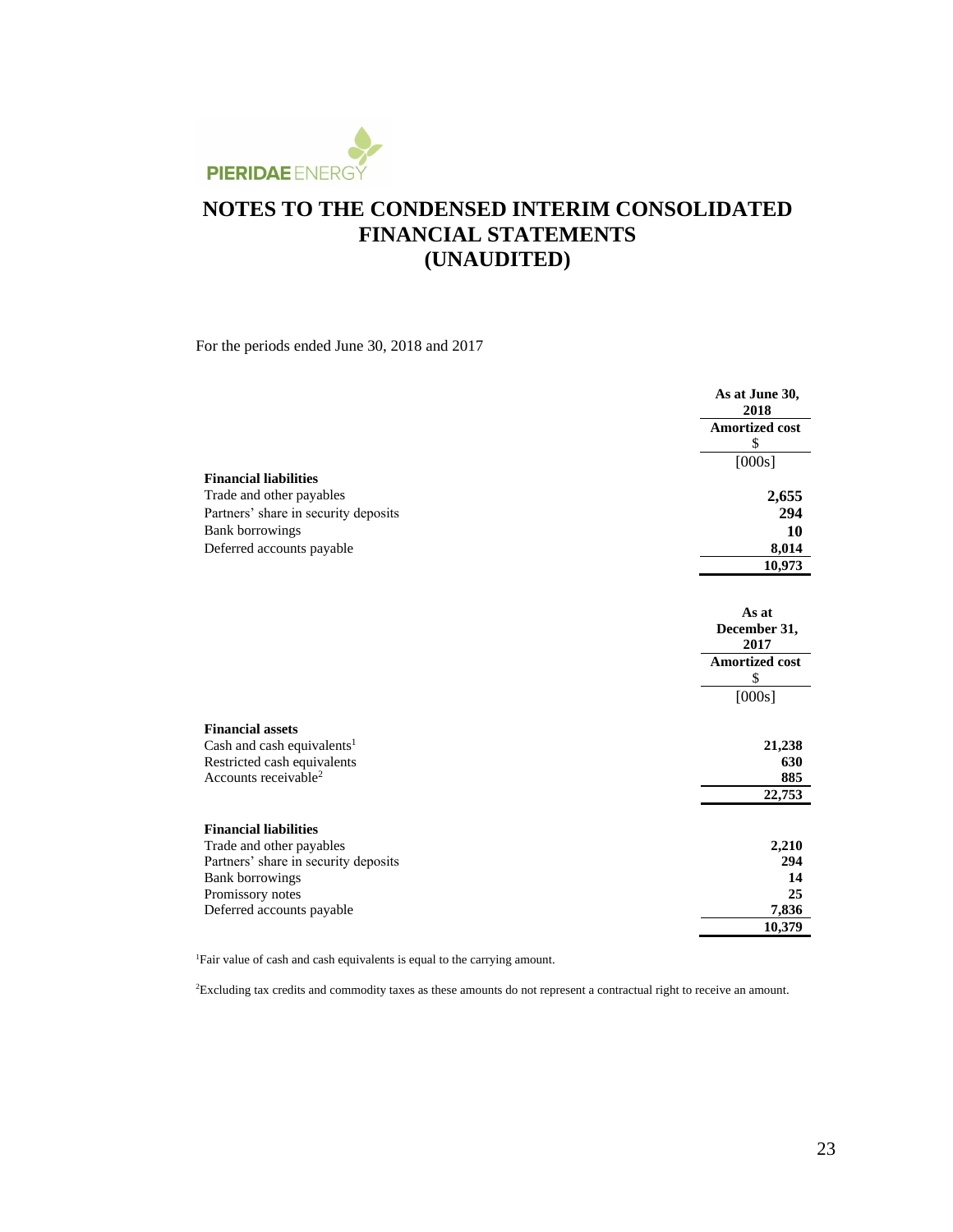

For the periods ended June 30, 2018 and 2017

### **18. CONTINGENCIES**

#### **Financing**

The Company is financed in part by the issuance of flow-through shares. However, although it has taken all the necessary measures in this regard, there is no guarantee that the funds spent by the Company regarding these shares will be deemed eligible by tax authorities in the event of an audit. Refusal of certain expenses by the tax authorities would have a negative tax impact for investors. As at June 30, 2018, the balance of eligible expenses to be incurred amounted to \$790,000 [December 31, 2017 – \$940,000]. The eligible expenses are to be incurred no later than December 31, 2018.

#### **Environment**

The Company's operations are regulated by governmental laws relating to environmental protection. Environmental consequences are difficult to predict, whether in terms of their outcomes, timing or impact. Currently, to the best of management's knowledge, the Company is operating in compliance with current legislation.

### **19. SUPPLEMENTAL CASH FLOW INFORMATION**

### **Reconciliation of the increase in exploration and evaluation costs, net of recovered amounts:**

|                                                      | For the six months ended<br><b>June 30,</b> |       |
|------------------------------------------------------|---------------------------------------------|-------|
|                                                      | 2018                                        | 2017  |
|                                                      | S                                           | \$    |
|                                                      | [000]                                       | [000] |
| Additions to exploration costs, net of recovered     |                                             |       |
| amounts                                              | 327                                         |       |
| Non-cash acquisition                                 |                                             |       |
| Depreciation of property, plant and equipment        | (21)                                        |       |
| Amortization of deferred lease inducements           | 5                                           |       |
| Stock-based compensation                             | (145)                                       |       |
| Change in non-cash working capital items             | 123                                         |       |
| Increase in exploration and evaluation costs, net of |                                             |       |
| recovered amounts                                    | 289                                         |       |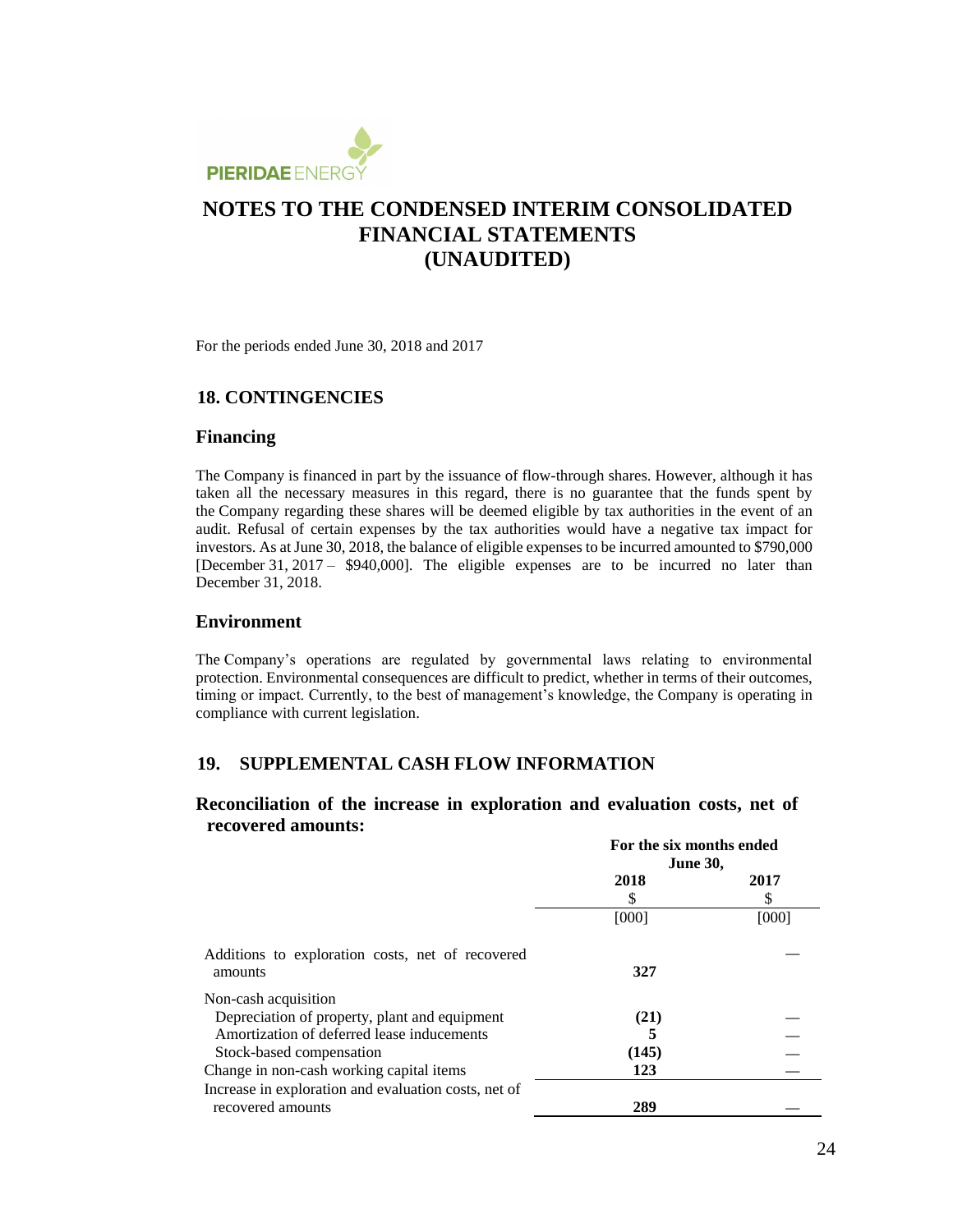

For the periods ended June 30, 2018 and 2017

|                           |           | For the six months ended<br><b>June 30,</b> |  |  |
|---------------------------|-----------|---------------------------------------------|--|--|
|                           | 2018<br>S | 2017<br>S                                   |  |  |
|                           | [000]     | [000]                                       |  |  |
| <b>Other information:</b> |           |                                             |  |  |
| Interest paid             | 568       | 88                                          |  |  |
| Interest received         | 95        |                                             |  |  |

#### **20. SUBSEQUENT EVENTS**

On August 24, the Company and Ikkuma Resources Corp. ("Ikkuma") announced they have entered into a definitive agreement dated August 23, 2018 (the "Arrangement Agreement") providing for the acquisition by Pieridae of all of the issued and outstanding shares of Ikkuma to be effected by way of a plan of arrangement (the "Arrangement") under section 193 of the Business Corporations Act (Alberta).

On completion of the Arrangement, each shareholder of Ikkuma will receive, for each common share of Ikkuma, 0.1926 of a common share of Pieridae and 0.1 of a share of ExploreCo (with Ikkuma shareholders holding 100% of ExploreCo upon completion of the Arrangement), subject to AER approval of the transfer of the Crude Oil Properties. If such AER approval is not received by December 31, 2018, no shares of ExploreCo will be distributed to shareholders of Ikkuma and those shareholders will not receive any further consideration. The exchange ratio values the shares of Ikkuma at \$0.86 per share (excluding the value of ExploreCo shares), representing a premium of 188% to the closing price of \$0.30 per share as of August 23, 2018 of Ikkuma common shares on the TSX Venture Exchange.

The Boards of Directors of each of Ikkuma and Pieridae have unanimously approved the Arrangement Agreement, and the Ikkuma Board of Directors, on the recommendation of a committee of independent directors, has unanimously determined that the Arrangement is in the best interests of Ikkuma, determined that the Arrangement is fair, from a financial point of view, to the Ikkuma shareholders and recommends that Ikkuma shareholders vote in favour of the Arrangement. In addition, all of the directors and officers of Ikkuma and certain shareholders of Ikkuma, including Alberta Investment Management Corporation, holding, in aggregate, 19% of the issued and outstanding common shares of Ikkuma have entered into support agreements with Pieridae pursuant to which they have agreed, among other things, to vote all Ikkuma common shares beneficially owned or controlled by them in favour of the Arrangement.